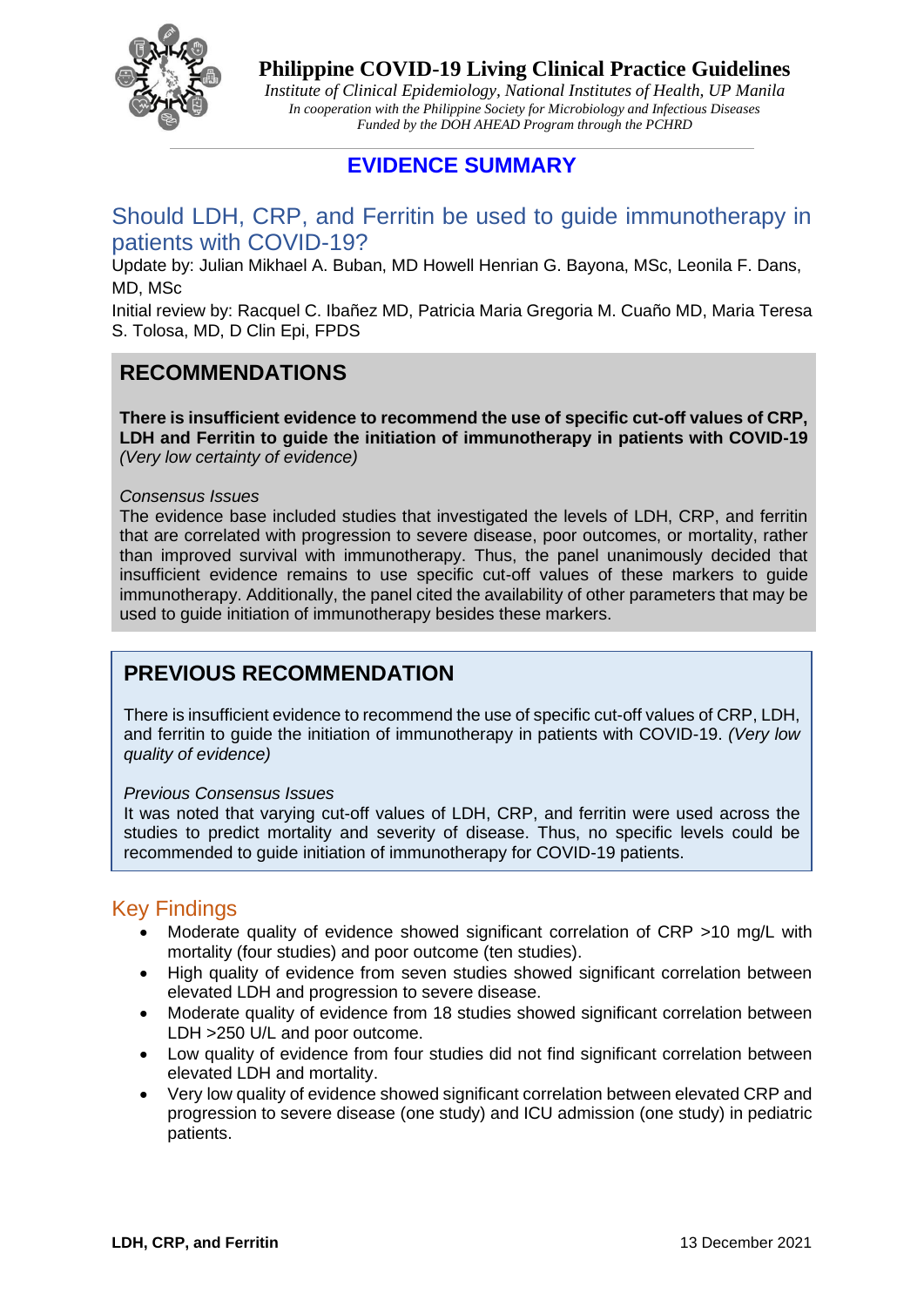

## **Introduction**

Severe COVID-19 disease is characterized by an immunologic and hyperinflammatory response known as the cytokine release syndrome (CRS), whereby elevated pro-inflammatory cytokines, such as IL-2, IL-6, IL-10, and TNF-α cause multiple organ dysfunction, and possibly death. This uncontrolled immune response serves as the basis of immunotherapy in severe to critical COVID-19.[1]

Determining the onset of CRS is largely a clinical dilemma, as testing for the cytokines that herald it are not readily available in most institutions, and when they are, come at a high cost. Meanwhile, other markers of inflammation, such as lactate dehydrogenase (LDH), C-reactive protein (CRP), and ferritin have also been observed to be elevated in COVID-19 and, in some earlier cohort studies, were found to be associated with disease severity, progression, and mortality.[2] These are more readily available and less costly compared to testing for cytokines.

Current international society recommendations have utilized these inflammatory markers as guides for initiation of immunotherapy. For instance, the recommendation for initiation of tocilizumab is a CRP level of >75mg/L [3–6] and/or a ferritin level of >1,000 ng/ml.[7] Serial monitoring of LDH, ferritin, and CRP are also recommended for patients undergoing immunotherapy.[7,8] However, these cut-off levels were based on earlier cohort studies on patients with COVID-19 from Wuhan, China.[9] Subsequent systematic reviews and metaanalyses [10–13] have consistently revealed the value of CRP and LDH in predicting severe outcomes in COVID-19. However, the cut-off points vary between studies, making it difficult to generalize.

A previous review for the COVID-19 Living Clinical Practice Guidelines by Ibañez et al. [14] reported varying CRP, LDH, and ferritin cut-off values for disease severity, progression, and mortality in early observational studies and did not recommend specific biomarker levels for the initiation of immunotherapy. This review sought to build on previous evidence to determine the cut-off values of CRP, LDH, and ferritin associated with COVID-19 severity, progression, and mortality in pediatric and adult patients based on pooled data in systematic reviews and meta-analyses.

## Review Methods

A literature search was done for published studies from 14 May 2021 up to 19 November in MEDLINE, the Cochrane COVID-19 Living Study Register, and the COAP COVID-19 Living Evidence Database. The MEDLINE search was done using the following terms: "CRP" OR "Creactive protein" OR "hsCRP" OR "ferritin" OR "ferritin" [Mesh] OR "lactate dehydrogenase" OR "LDH" AND "Mortality" OR "Mortality" [Mesh] OR "Severity" OR "Severity" [Mesh] AND COVID-19. The Cochrane and Living Evidence databases were searched with combinations and derivations of the terms "CRP," "LDH," "ferritin," "COVID-19," "mortality," and "severity."

Included in this review were systematic reviews and meta-analyses that recruited adult and pediatric hospitalized patients diagnosed with COVID-19 and reported baseline CRP, ferritin, and LDH values, and the following outcomes: mortality, disease severity upon admission, and progression to more severe stages (e.g., need for mechanical ventilation or ICU admission). Excluded from this review were studies that did not report an effect estimate (e.g., odds ratio, hazards ratio) for the biomarkers of interest, studies not written in English, conference abstracts, and preprint studies. The respective corresponding authors were contacted via email for studies with inaccessible full-text articles, supplementary materials, or presented data.

Methodological quality of the included systematic reviews was assessed using the appraisal criteria by Dans et al. [15] Certainty of evidence for outcomes with cut-off values was determined using GRADE approach.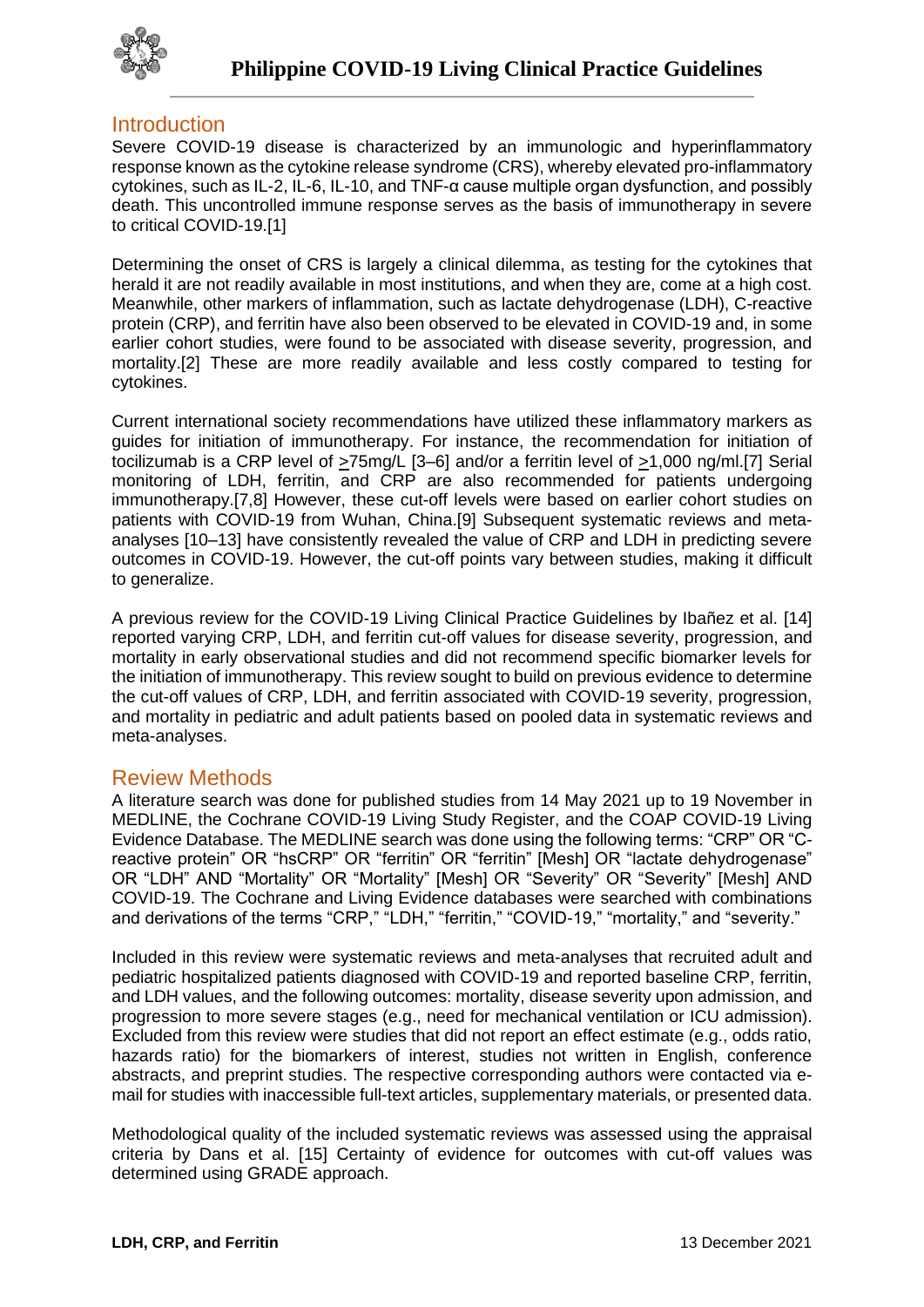

## **Results**

## **Characteristics of Included Studies**

A total of 4,076 titles and abstracts were retrieved from the database search, among which were ten meta-analyses that satisfied the inclusion and exclusion criteria. Eight reviews [16- 23] were of adult patients or had no specific age criteria, while two [24-25] were of pediatric patients. Eight reviews [17,19-25] measured baseline CRP levels, six reviews [17,20-23,25] measured LDH levels, and four reviews [16,18,19,21] measured ferritin levels. Regarding outcomes, seven reviews [17-19, 21-24] used mortality, eight reviews [16-19,21-22,24-25] used severe disease or manifestations thereof such as intensive care unit (ICU) admission or mechanical ventilation, two reviews [23-24] used progression to severe disease, and two reviews [20,22] used a composite of poor outcomes. All the included meta-analyses reviewed observational studies; notably, one review was entirely of case series.[23] Regarding effect measures, two reviews [20,24] used odds ratio (OR) with biomarker cut-off values, two reviews [23,25] used OR with no specific cutoff-value, one review [17] used difference of medians, and the remaining six used standardized mean difference (SMD) or weighted mean difference (WMD).

Appendix 3 shows a summary of the characteristics of included studies.

### **Risk of Bias Assessment**

Based on the Painless Evidence-Based Medicine approach, all the included meta-analyses closely approximated the research question posed in this review. The determination of biomarker levels either was coincident with or preceded the stated outcome in all included reviews. Unbiased criteria were used to determine biomarker levels and outcome in all reviews. One review [24] did not report patient group comparisons for its included studies, while the remaining reviews reported discrepancies between groups. There was no mention of follow-up rate for any review.

Biological applicability issues were noted. Three reviews [19,21,23] had body of literature that mainly comprised of Chinese studies thereby affecting generalizability. Another review [18] had between-study heterogeneity for severe/critical disease attributed to differences in age and comorbidities, and heterogeneity for mortality attributed to differences in age and proportion of patients with male sex. On the other hand, the reviews on pediatric patients included one study [24] where males had higher prevalence of underlying childhood diseases than females, which may distort the correlation between biomarkers and outcomes. No socioeconomic applicability issues were mentioned in any of the studies.

Appendix 4 shows the detailed risk of bias assessment of the included studies.

### **Summary of Results of Included Studies**

### *A. Outcome: Mortality*

### *CRP*

Six reviews [17,19,21-24] discussed CRP and mortality. One meta-analysis [23] with five studies and 1,565 patients used OR to report a significant correlation between increased CRP and mortality (OR 2.48, 95% CI 1.37, 4.50). The upper limit of the locally defined reference range per study was used as the cut-off point. Four reviews [17,19,21,22] reported that CRP levels were significantly higher in non-survivors than in survivors. One review on children and adolescents [24] with two studies and 72 patients showed that CRP levels were not significantly different between survivors and non-survivors (WMD -8.89, 95% CI -59.98, 42.20).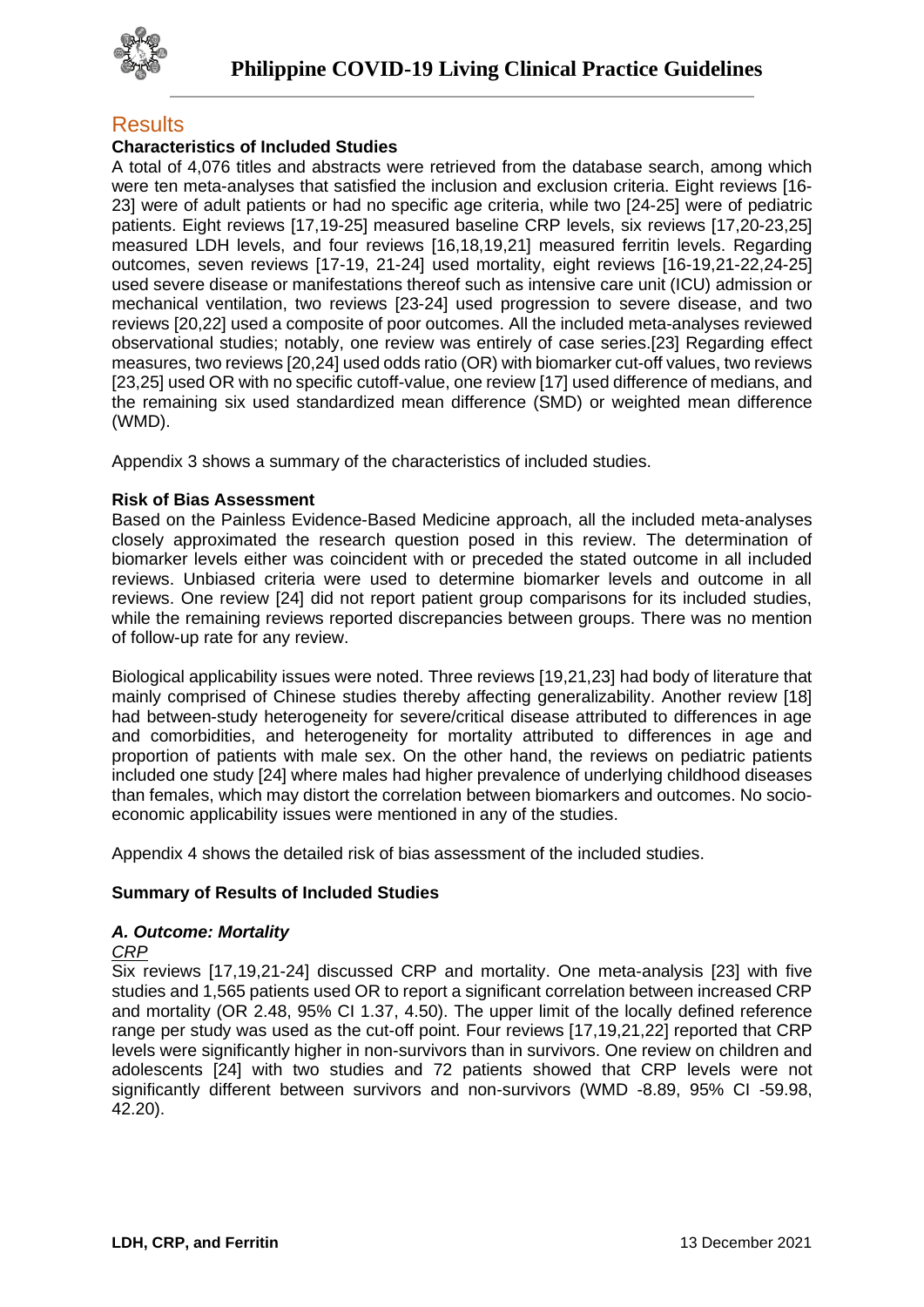

## *Ferritin*

Three reviews [18,19,21] discussed ferritin and mortality. All three reported significantly higher levels of ferritin in non-survivors compared to survivors.

## *LDH*

Four reviews [19,21-23] discussed LDH and mortality. One review [23] of four studies with 1,791 patients did not find a significant correlation between increased LDH and mortality (OR 5.23, 95% CI 0.91, 30.06). The three remaining reviews reported significantly higher levels of LDH in non-survivors compared to survivors.

Table 1 of Appendix 5 shows a summary of the association of CRP, ferritin, and LDH with mortality.

## *B. Outcome: COVID-19 severe disease*

#### *CRP*

Four reviews [18-19,22,25] discussed CRP and severe disease. One review on pediatric patients [25] did not find a significant correlation between CRP levels and severe disease (OR 2.17, 95% CI 0.51, 3.84) with no stated cut-off value. The other three reviews reported significantly higher levels of CRP between patients with severe and non-severe disease

Three reviews [17,22,24] discussed CRP and ICU admission. One review on pediatric patients [24] reported a significant correlation between CRP >10 mg/L and ICU admission (OR 8.00, 95% CI 1.60, 39.97) based on one study (54 patients) with very low-quality evidence. This review also reported significantly increased CRP for pediatric patients admitted to the ICU, which is also reflected in the remaining two reviews.

One review [18] reported a significant increase in CRP levels in patients with acute respiratory distress syndrome (ARDS). One review on pediatric patients [24] reported a significant increase in CRP levels in patients requiring respiratory support.

Table 2 of Appendix 4 shows the effect estimates on the association of CRP, ferritin, and LDH with COVID-19 severe disease.

### *Ferritin*

Four reviews [16,18,19,21] discussed ferritin and severe disease on admission. All four reported significantly higher levels of ferritin in non-survivors compared to survivors.

One study [18] reported significantly increased ferritin levels for patients who underwent ICU admission and mechanical ventilation compared to those who did not.

Table 3 of Appendix 5 shows the effect estimates on the association of ferritin with severe disease on admission.

#### *LDH*

Three reviews [21-22,25] discussed LDH and severe disease. One review [25] on pediatric patients with 52 studies and 203 patients did not find a significant correlation between increased LDH and severe disease (OR 1.60, 95% CI 0.92, 4.51). The other two reviews reported significantly higher levels of CRP between patients with severe and non-severe disease. Table 2 of Appendix 5 shows the effect estimates on the association of LDH with severe disease on admission.

Two reviews [17,22] reported significantly higher levels of LDH in patients requiring ICU admission.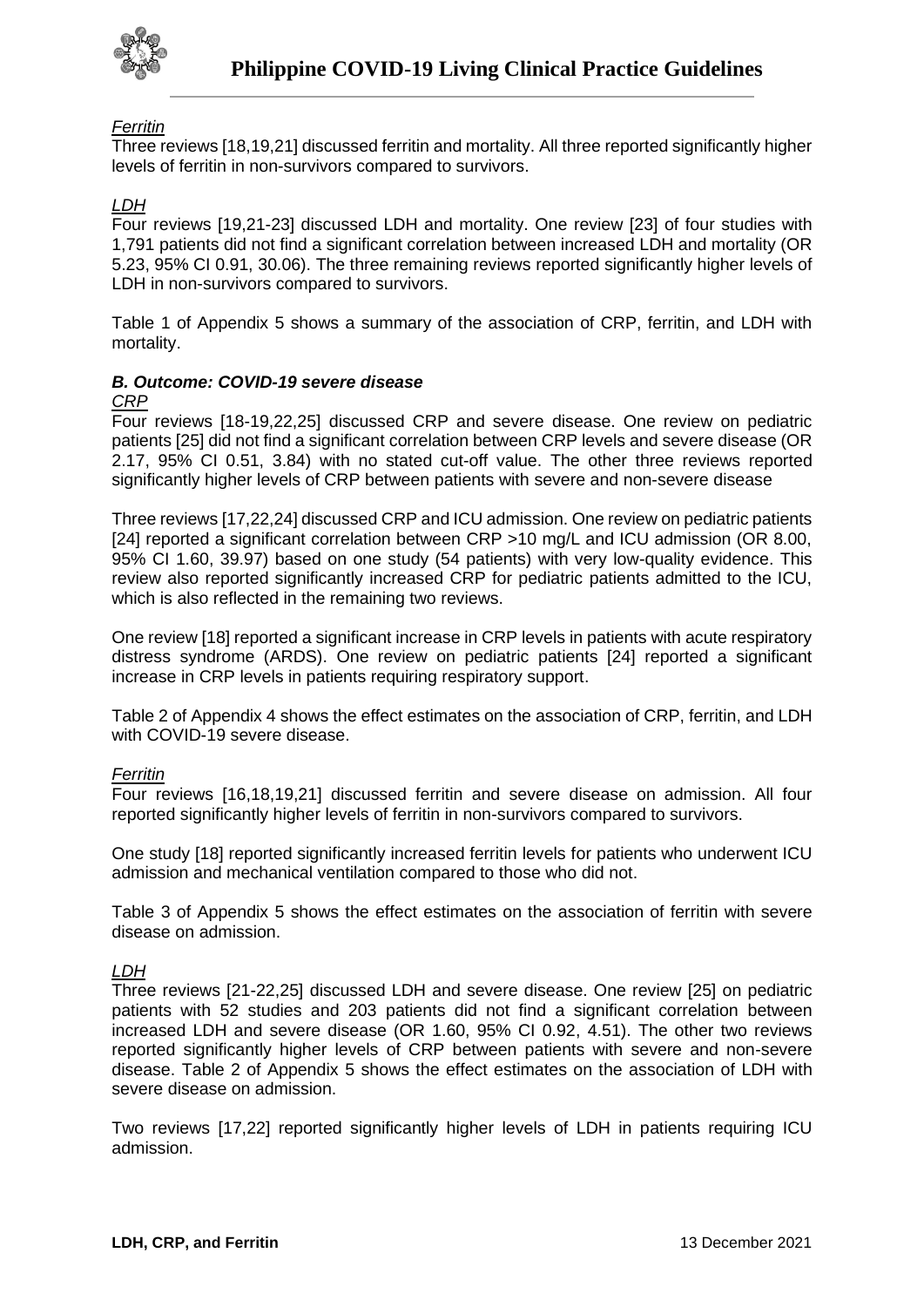

Table 3 of Appendix 5 shows the effect estimates on the association of LDH with ICU admission.

## *C. Outcome: Disease progression*

### *CRP*

Two reviews [23,24] discussed CRP and progression to severe disease. One review [24] with five studies and 1,565 patients reported a significant correlation between increased CRP and progression to severe disease (OR 5.57, 95% CI 4.41, 7.04) based on locally defined reference ranges. One review on pediatric patients [23] reported a significant correlation between CRP ≥80 mg/L and progression to severe disease (OR 11.0, 95% CI 4.37, 31.37) based on one study (250 patients) with very low-quality evidence. The latter also reported significantly higher CRP levels in patients who progressed to severe disease compared to those who did not (WMD 33.29, 95% CI 11.12, 55.33).

### *Ferritin*

No review discussed ferritin and progression to severe disease.

### *LDH*

One review [23] with seven studies and 1,337 patients reported a significant correlation between increased LDH levels and progression to severe disease (OR 4.12, 95% CI 2.88, 5.90) with no stated cut-off value.

Table 4 of Appendix 5 shows the effect estimates on the association of CRP and LDH with progression to severe disease.

### *D. Outcome: Composite poor prognosis*

#### *CRP*

Two reviews [20,22] discussed CRP and composite poor outcome. One review of 20 studies with 3,313 patients [20] reported a significant correlation between CRP >10 mg/L and composite poor outcome (OR 3.97, 95% CI 2.89, 5.45). Another review [22] reported a significant increase in CRP in patients with poor outcomes.

#### *Ferritin*

No review discussed ferritin and composite poor outcome.

### *LDH*

Two reviews [20,22] discussed LDH and composite poor outcome. One review of 18 studies with 3,641 patients [20] reported a significant correlation between LDH >250 U/L and composite poor outcome (OR 5.48, 95% CI 3.89, 7.71). Another review [22] reported a significant increase in LDH in patients with poor outcomes.

Table 5 of Appendix 5 shows the effect estimates on the association of CRP and LDH with composite poor prognosis.

### **Certainty of Evidence Assessment**

The evidence for the correlation of CRP >10 mg/L with poor outcome (20 studies) and with mortality (4 studies) were assessed to have moderate certainty of evidence based on serious limitations in inconsistency. The evidence for the correlation of CRP >10 mg/dL with pediatric ICU admission (1 study), and CRP ≥80 mg/L with progression to severe disease in pediatric patients (1 study) had very low certainty of evidence based on serious limitations in risk of bias, inconsistency, and imprecision.

The evidence on the correlation of LDH with the progression to severe disease (7 studies) was rated to have high certainty of evidence. The correlation of LDH >250 U/L with poor outcome (18 studies) had moderate certainty of evidence based on serious limitations in inconsistency,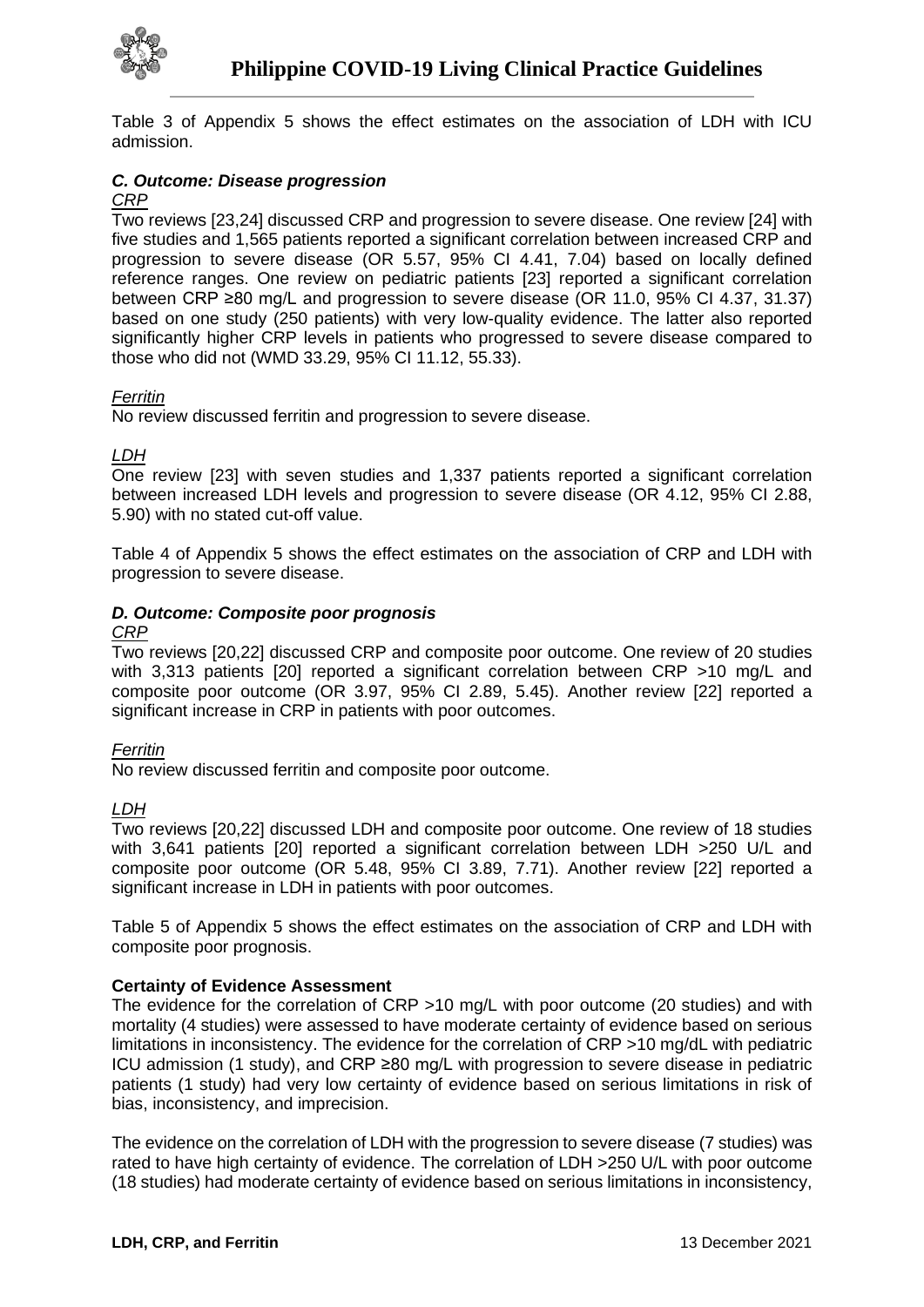

while the correlation of LDH with mortality (4 studies) had low certainty of evidence based on serious limitations in inconsistency and imprecision.

## Recommendations from Other Groups

The latest recommendations from the **United States National Institutes of Health** [4] and the **Infectious Disease Society of America** [5] for the use of tocilizumab (April 2021) are heavily based on the results of the RECOVERY trial [3], which reports significant benefit for tocilizumab for patients with systemic inflammation, defined as **CRP ≥75 mg/L**.

The **National Institute for Health and Care Excellence (NICE)** in the United Kingdom (March 2021) recommends the use of tocilizumab as well as sarilumab, a novel IL-6 inhibitor, for adult patients requiring supplemental oxygen and **CRP ≥75 mg/L**.[6]

The **National Institute for Infectious Diseases in Italy** (February 2020) recommended the use of **ferritin, CRP and LDH for serial monitoring** during infusion of immunotherapy (such as Tocilizumab) and failure to reduce levels by 50% from baseline levels warrant a second dose of therapy.[8]

The **Kuwaiti Ministry of Health** issued a guideline in April 2020 recommending the use of tocilizumab for adults with severe or critical COVID-19 suspected to have cytokine release syndrome, as shown by **high CRP (≥100 mg/L)** or **ferritin (≥1,000 ng/ml)** levels, in addition to **high LDH (≥200 U/L)** levels, elevated **D-dimer (>250 ng/ml)**, and the need for ICU supportive care with mechanical ventilation for ≤48 hours.[26]

Local guidelines from the Philippines last July 2020 stated the use of **ferritin >1,000 ng/ml** as one of the indications for initiating Tocilizumab. Furthermore, they stated serial monitoring of ferritin, CRP, and LDH during therapy.[7]

## Research Gaps

As of December 2021, there were two ongoing clinical trials on inflammatory phenotypes in COVID-19. Studies on the outcomes of immunotherapy initiated at specific levels of LDH, CRP, and ferritin, as well as the trends in the level of these biomarkers on subsequent monitoring would provide more direct evidence as to the role of these biomarkers in optimal COVID-19 management. Additionally, analyses on the levels of LDH, CRP, and ferritin at which a second dose of immunotherapy (e.g., tocilizumab) would lead to optimal outcomes should be undertaken.

Appendix 7 lists the characteristics of the ongoing trials.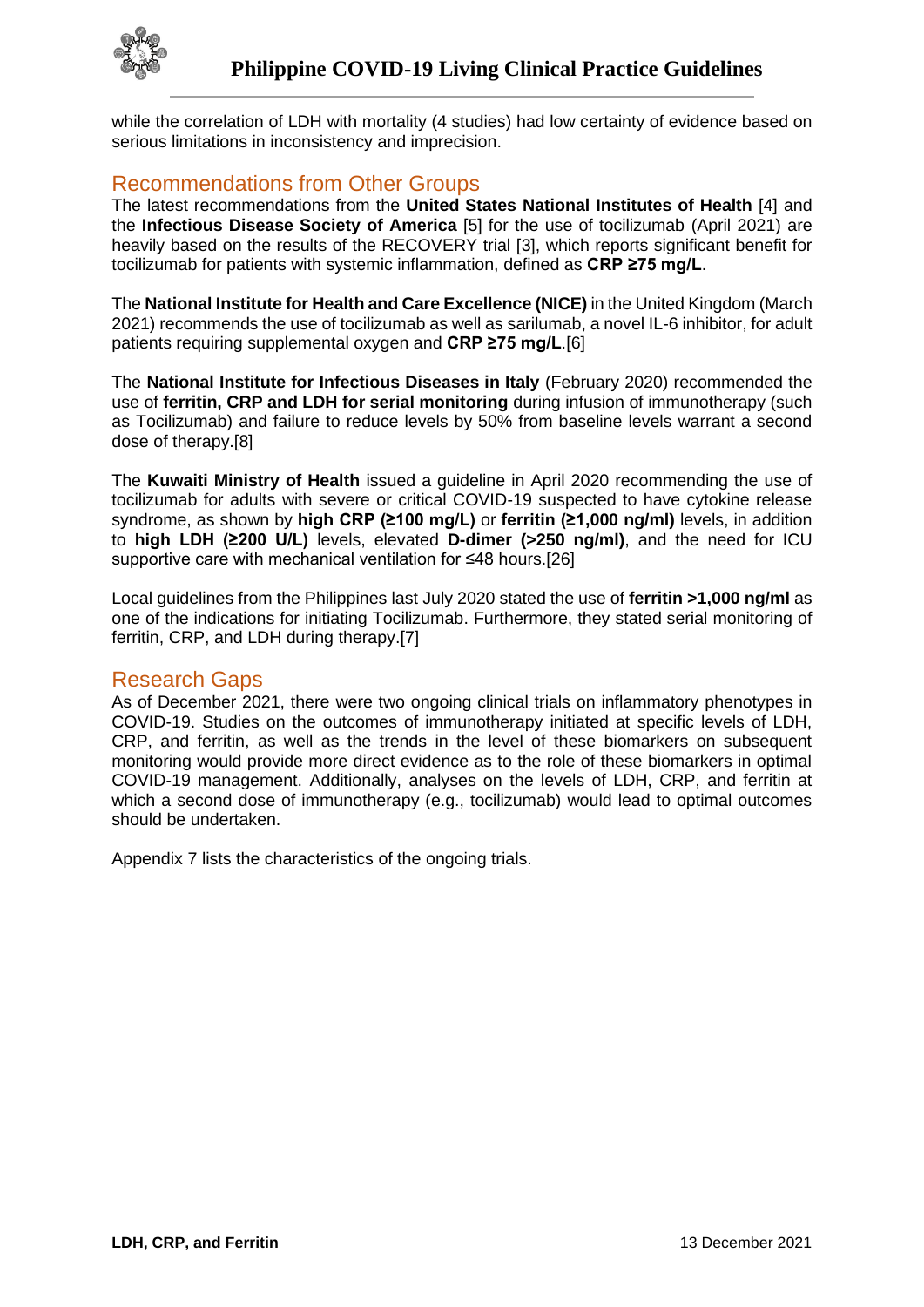

## **References**

- [1] Masoomikarimi M, Garmabi B, Alizadeh J, et al. Advances in immunotherapy for COVID-19: A comprehensive review. *International Immunopharmacology*; 93. Epub ahead of print April 1, 2021. DOI: 10.1016/j.intimp.2021.107409.
- [2] Patrick J, Bulaclac L, Lester D, et al. *Correlation of Hematologic and Biochemical Markers with Disease Severity, Progression, and Recovery in COVID-19 Confirmed Cases Admitted at The Lung Center of the Philippines*.
- [3] Abani O, Abbas A, Abbas F, et al. Tocilizumab in patients admitted to hospital with COVID-19 (RECOVERY): a randomised, controlled, open-label, platform trial*. RECOVERY Collaborative Group\**. Epub ahead of print 2021. DOI: 10.1016/S0140-6736(21)00676-0.
- [4] COVID-19 Treatment Guidelines Panel, National Institutes of Health. *Coronavirus Disease 2019 (COVID-19) Treatment Guidelines*, https://www.covid19treatmentguidelines.nih.gov/. Accessed 5 December 2021.
- [5] Adarsh Bhimraj A, Morgan RL, Hirsch Shumaker A, et al. *Infectious Diseases Society of America Guidelines on the Treatment and Management of Patients with COVID-19*, www.idsociety.org/COVID19guidelines. Accessed 5 December 2021.
- [6] National Institute for Health and Care Excellence. *COVID-19 rapid guideline: managing COVID-19*, https://www.nice.org.uk/guidance/ng191/resources/fully-accessible-version-of-the-guidelinepdf-pdf-51035553326. Accessed 5 December 2021.
- [7] Philippine Society for Microbiology and Infectious Diseases, Philippine College of Chest Physicians, Philippine College of Physicians, et al. *INTERIM GUIDANCE ON THE CLINICAL MANAGEMENT OF ADULT PATIENTS WITH SUSPECTED OR CONFIRMED COVID-19 INFECTION*. 2020.
- [8] Nicastri E, Petrosillo N, Bartoli TA, et al. National Institute for the Infectious Diseases "L. Spallanzani", IRCCS. Recommendations for COVID-19 clinical management. *Infectious Disease Reports* 2020; 12: 3–9.
- [9] Ruan Q, Yang K, Wang W, et al. Clinical predictors of mortality due to COVID-19 based on an analysis of data of 150 patients from Wuhan, China. *Intensive Care Medicine* 2020; 46: 846–848.
- [10] Hariyanto TI, Japar KV, Kwenandar F, et al. Inflammatory and hematologic markers as predictors of severe outcomes in COVID-19 infection: A systematic review and meta-analysis. *American Journal of Emergency Medicine* 2021; 41: 110–119.
- [11] Kiss S, Gede N, Hegyi P, et al. Early changes in laboratory parameters are predictors of mortality and ICU admission in patients with COVID-19: a systematic review and meta-analysis. *Medical Microbiology and Immunology* 2021; 210: 33–47.
- [12] Salido EO, Remalante PPM. Should laboratory markers be used for early prediction of severe and possibly fatal COVID-19? *Acta Medica Philippina*; 54.
- [13] Martha JW, Wibowo A, Pranata R. Prognostic value of elevated lactate dehydrogenase in patients with COVID-19: A systematic review and meta-analysis. *Postgraduate Medical Journal*. Epub ahead of print 2021. DOI: 10.1136/postgradmedj-2020-139542.
- [14] Ibañez RC, Cuaño PMGM, Tolosa MTS. Should LDH, CRP and ferritin be used to guide immunotherapy in patients with COVID-19? Evidence Summary. 26 May 2021. PSMID website. Accessed at https://www.psmid.org/ldh-crp-and-ferritin-evidence-summary/ on 2 December 2021.
- [15] Dans AL, Dans LF, Silvestre MAA. *Painless Evidence-Based Medicine*. 2nd ed. John Wiley and Sons; 2017.
- [16] Hossein Kazemi M, Kuhestani Dehaghi B, Roshandel E, et al. Association of HScore parameters with severe COVID-19: a systematic review and meta-analysis. *Iran J Med Sci*. 2021;46(5):322- 338. doi:10.30476/IJMS.2021.88404.1910
- [17] Katzenschlager S, Zimmer AJ, Gottschalk C, et al. Can we predict the severe course of COVID-19 - a systematic review and meta-analysis of indicators of clinical outcome?. *PLoS One.* 2021;16(7):e0255154.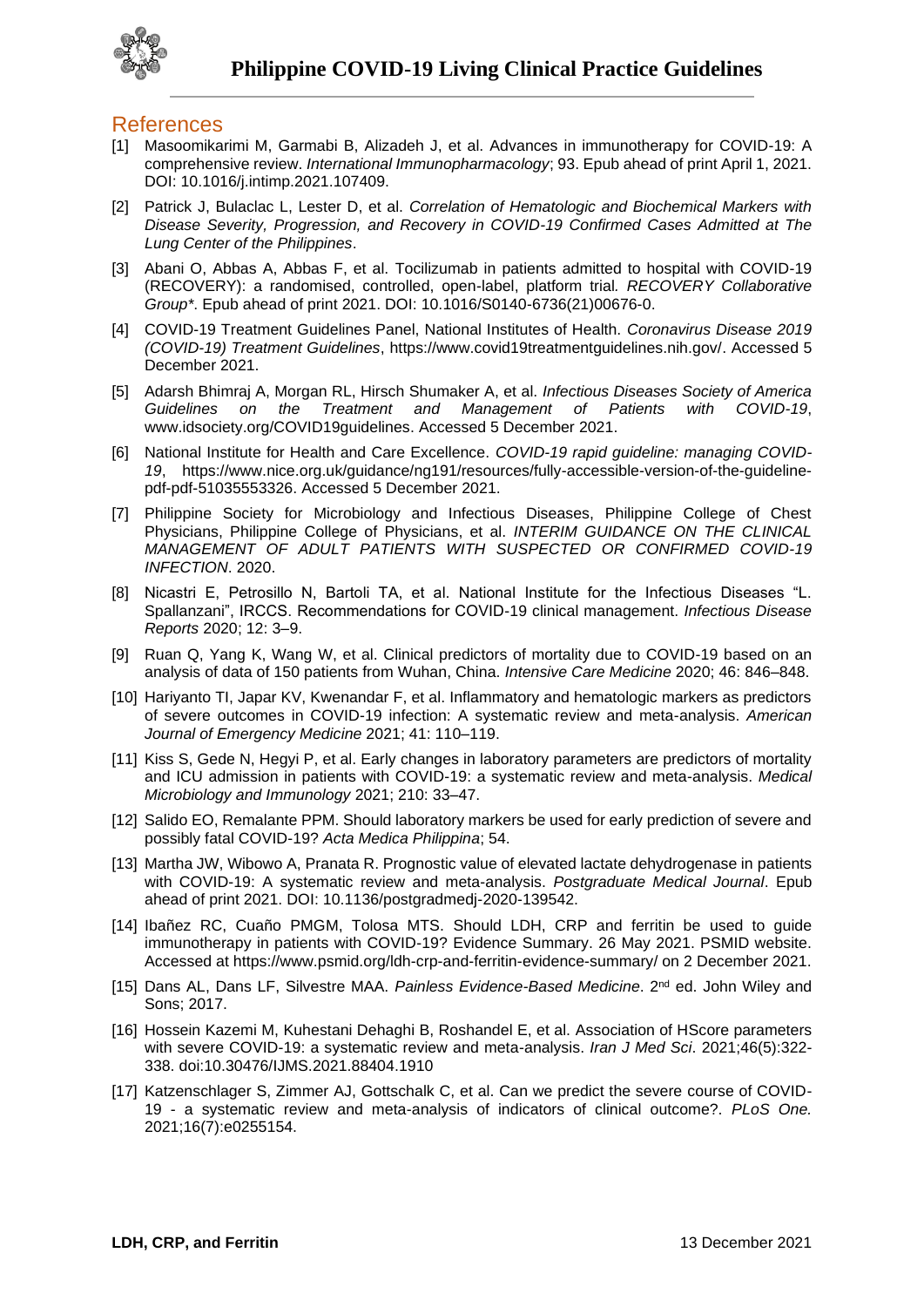

- [18] Kaushal K, Kaur H, Sarma P, et al. Serum ferritin as a predictive biomarker in COVID-19. A systematic review, meta-analysis and meta-regression analysis. *J Crit Care.* 2021;67:172-181. doi:10.1016/j.jcrc.2021.09.023
- [19] Mahat RK, Panda S, Rathore V, Swain S, Yadav L, Sah SP. The dynamics of inflammatory markers in coronavirus disease-2019 (COVID-19) patients: A systematic review and meta-analysis. *Clin Epidemiol Glob Health*. 2021;11:100727. doi:10.1016/j.cegh.2021.100727
- [20] Malik P, Patel U, Mehta D, et al. Biomarkers and outcomes of COVID-19 hospitalisations: systematic review and meta-analysis. *BMJ Evid Based Med.* 2021;26(3):107-108. doi:10.1136/bmjebm-2020-111536
- [21] Melo AKG, Milby KM, Caparroz ALMA et al. Biomarkers of cytokine storm as red flags for severe and fatal COVID-19 cases: A living systematic review and meta-analysis. *PLoS One*. 2021;16(6): e0253894. doi:10.1371/journal.pone.0253894
- [22] Wang L, Yang LM, Pei SF, et al. CRP, SAA, LDH, and DD predict poor prognosis of coronavirus disease (COVID-19): a meta-analysis from 7739 patients. *Scand J Clin Lab Invest*. 2021;1-8. doi:10.1080/00365513.2021.2000635
- [23] Zhang L, Hou J, Ma FZ, Li J, Xue S, Xu ZG. The common risk factors for progression and mortality in COVID-19 patients: a meta-analysis. *Arch Virol.* 2021;166(8):2071-2087. doi:10.1007/s00705- 021-05012-2
- [24] Shi Q, Wang Z, Liu J, et al. Risk factors for poor prognosis in children and adolescents with COVID-19: A systematic review and meta-analysis. *EClinicalMedicine.* 2021;41:101155. doi:10.1016/j.eclinm.2021.101155
- [25] Zhou, B., Yuan, Y., Wang, S. et al. Risk profiles of severe illness in children with COVID-19: a meta-analysis of individual patients. *Pediatr Res.* 2021;90:347–352. doi:10.1038/s41390-021- 01429-2
- [26] Abdelnaby H, Aboelhassan W, Al-Jarallah M, et al. Outcomes of tocilizumab therapy in severe or critical COVID-19 patients: a retrospective cohort, single-centre study. *Trop Med Int Health.*  2021;26(12):1689-1699. doi:10.1111/tmi.13685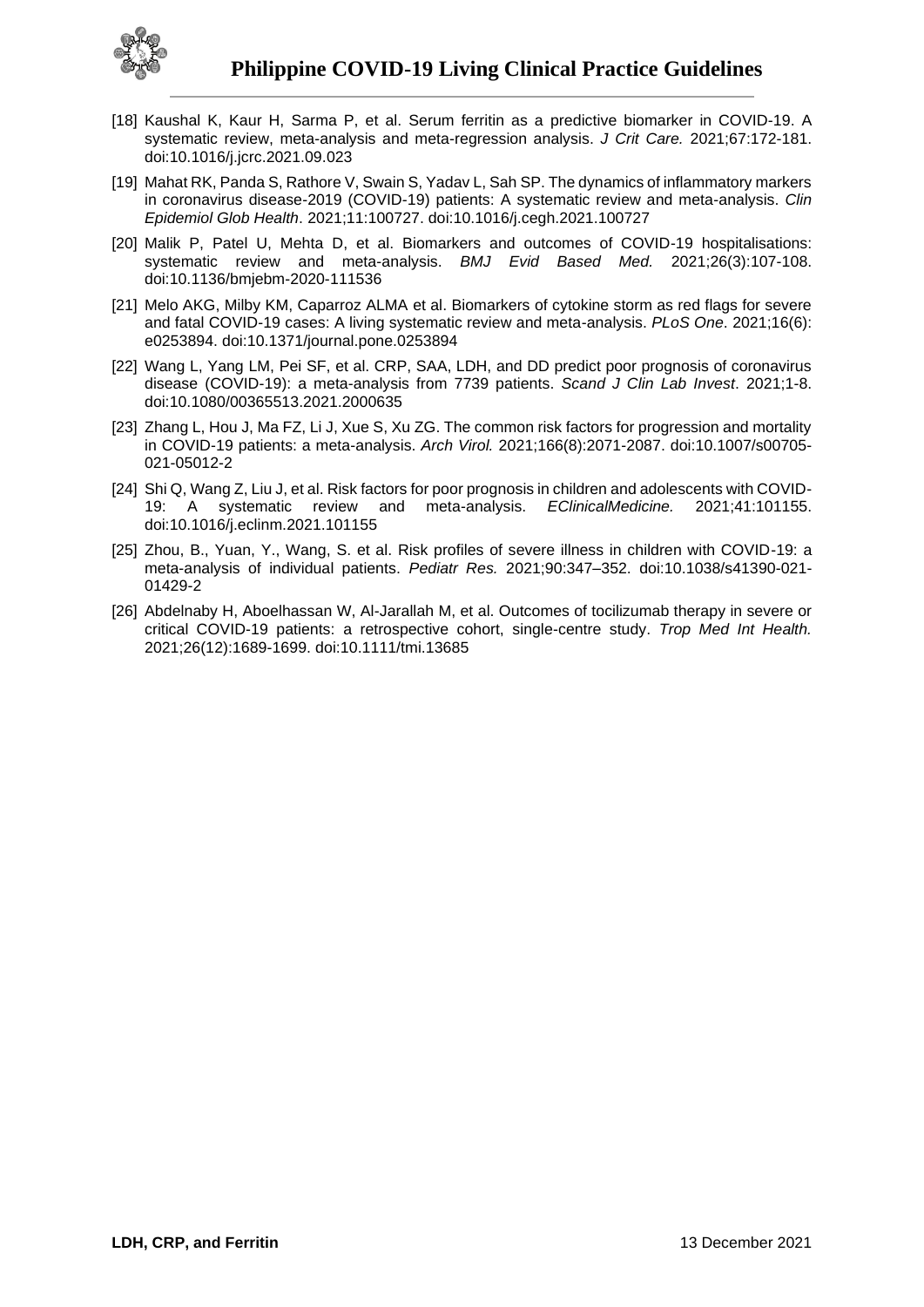

## Appendix 1. Evidence to Decision

Table 1. Summary of initial judgements prior to the panel discussion (N = 9)

| <b>FACTORS</b>                      |                                                   |                                                               | <b>JUDGEMENT</b>                                          |                                               |                     |                  | <b>RESEARCH EVIDENCE/ADDITIONAL</b><br><b>CONSIDERATIONS</b>                                                                                                                                                                                                                                                                                                                                                                                                                                                                                                                                                                                                   |
|-------------------------------------|---------------------------------------------------|---------------------------------------------------------------|-----------------------------------------------------------|-----------------------------------------------|---------------------|------------------|----------------------------------------------------------------------------------------------------------------------------------------------------------------------------------------------------------------------------------------------------------------------------------------------------------------------------------------------------------------------------------------------------------------------------------------------------------------------------------------------------------------------------------------------------------------------------------------------------------------------------------------------------------------|
| Problem                             | <b>No</b>                                         | Yes<br>(9)                                                    |                                                           |                                               |                     |                  | Severe COVID-19 disease is characterized<br>by an immunologic and hyperinflammatory<br>response known as the cytokine release<br>syndrome (CRS), whereby elevated pro-<br>inflammatory cytokines, such as IL-2, IL-6,<br>IL-10, and TNF- $\alpha$ cause multiple organ<br>dysfunction, and possibly death. This<br>uncontrolled immune response serves as<br>the basis of immunotherapy in severe to<br>critical COVID-19.                                                                                                                                                                                                                                     |
| <b>Certainty of</b><br>Evidence     | High                                              | Moderate<br>(6)                                               | Low<br>(3)                                                | Very low                                      |                     |                  | Moderate quality of evidence showed<br>significant correlation between CRP>10                                                                                                                                                                                                                                                                                                                                                                                                                                                                                                                                                                                  |
| <b>Accuracy</b>                     | Very<br>Accurate                                  | Accurate<br>(6)                                               | Inaccurate<br>(2)                                         | Very<br>Inaccurate                            | Uncertain<br>(1)    |                  | mg/L and mortality (4 studies) and poor<br>outcome (10 studies). High quality of<br>evidence from seven studies showed<br>significant correlation between elevated<br>LDH and progression to severe disease.<br>Moderate quality of evidence from 18<br>studies showed significant correlation<br>between LDH >250 U/L and poor outcome.<br>Low-quality evidence from 4 studies does<br>not find significant correlation between<br>elevated LDH and mortality. Very low<br>quality of evidence showed significant<br>correlation between elevated CRP and<br>progression to severe disease (1 study)<br>and ICU admission (1 study) in pediatric<br>patients. |
| <b>Values</b>                       | Important<br>uncertainty<br>or variability<br>(3) | Possibly<br>important<br>uncertainty<br>or variability<br>(6) | Possibly NO<br>important<br>uncertainty or<br>variability | No important<br>uncertainty or<br>variability |                     |                  | No evidence found.                                                                                                                                                                                                                                                                                                                                                                                                                                                                                                                                                                                                                                             |
| <b>Resources</b><br><b>Required</b> | Uncertain                                         | Large cost<br>(2)                                             | <b>Moderate Cost</b><br>(5)                               | Negligible cost<br>or savings<br>(2)          | Moderate<br>savings | Large<br>savings | Immunohistochemical CRP costs Php 600.                                                                                                                                                                                                                                                                                                                                                                                                                                                                                                                                                                                                                         |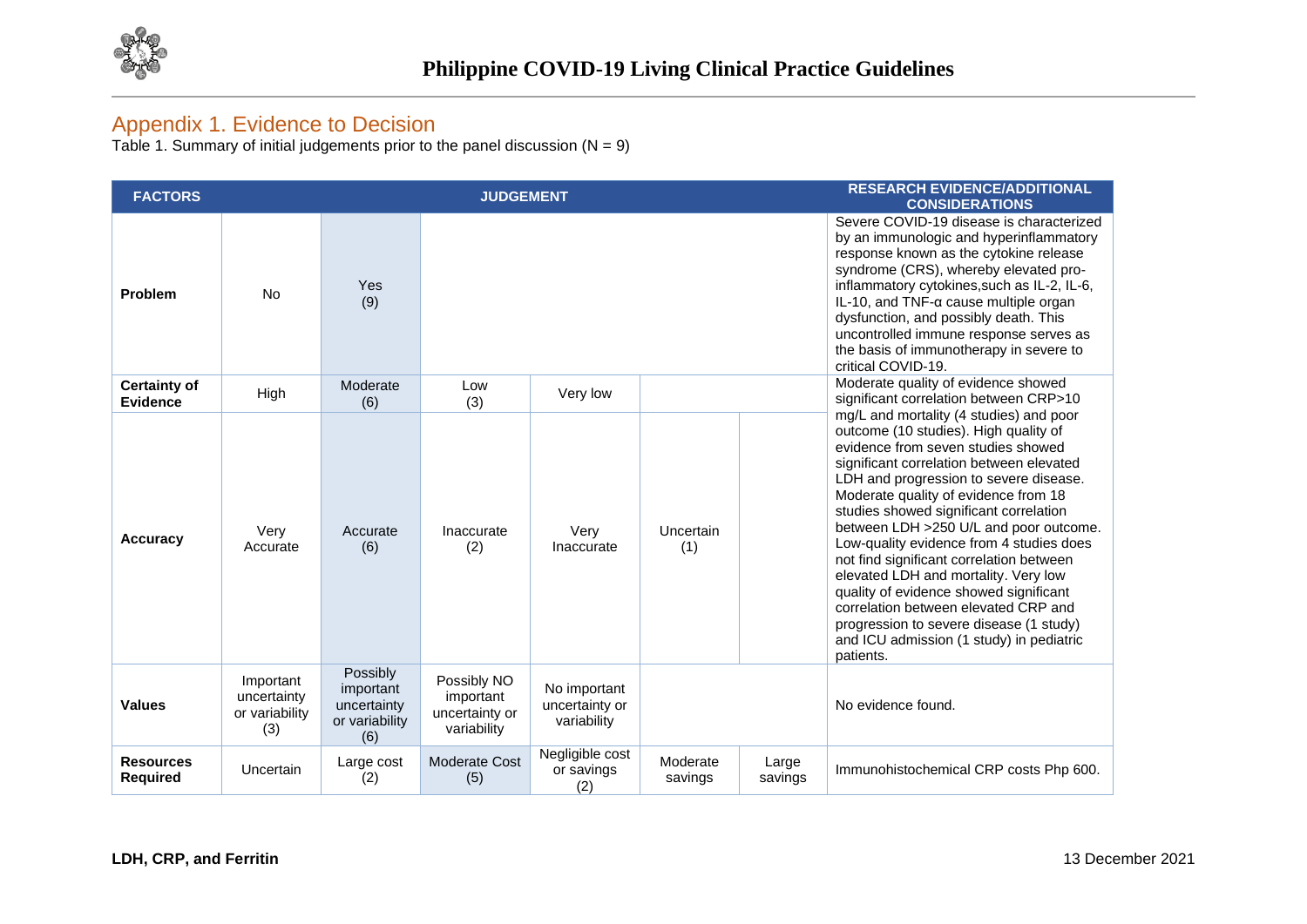

| <b>FACTORS</b>                                              |                               |                                    | <b>JUDGEMENT</b>                                                             |                      |             | <b>RESEARCH EVIDENCE/ADDITIONAL</b><br><b>CONSIDERATIONS</b> |
|-------------------------------------------------------------|-------------------------------|------------------------------------|------------------------------------------------------------------------------|----------------------|-------------|--------------------------------------------------------------|
| <b>Certainty of</b><br>evidence of<br>required<br>resources | No included<br>studies<br>(4) | Very low                           | Low<br>(2)                                                                   | Moderate<br>(2)      | High<br>(1) |                                                              |
| Cost<br>effectiveness                                       | No included<br>studies<br>(5) | Favors using<br>the markers<br>(3) | Does not favor<br>either using<br>the markers or<br>the<br>comparator<br>(1) | Favors<br>comparison |             |                                                              |
| <b>Equity</b>                                               | <b>Uncertain</b><br>(4)       | Reduced<br>(2)                     | Probably no<br>impact<br>(1)                                                 | Increased<br>(1)     |             |                                                              |
| <b>Acceptability</b>                                        | Uncertain<br>(5)              | <b>No</b>                          | Yes<br>(4)                                                                   |                      |             |                                                              |
| <b>Feasibility</b>                                          | Uncertain<br>(2)              | <b>No</b>                          | Yes<br>(7)                                                                   |                      |             |                                                              |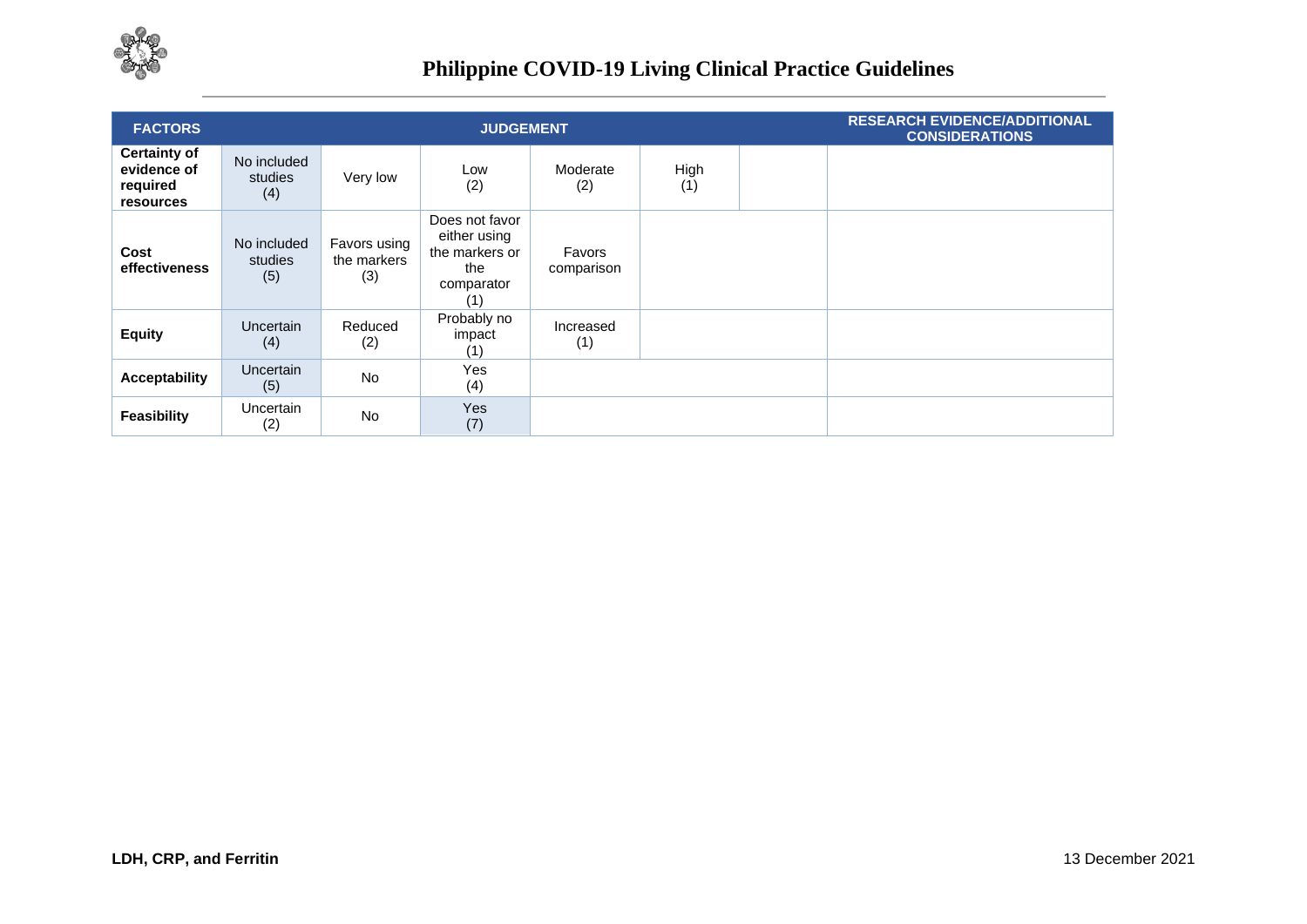

#### **Database Search terms Number of Number of Number of entries MEDLINE** ("CRP" OR "C-reactive protein" OR "hsCRP" OR "ferritin" OR "ferritin" [Mesh] OR "lactate dehydrogenase" OR "LDH") AND ("Mortality" OR "Mortality" [Mesh] OR "Severity" OR "Severity" [Mesh]) AND COVID-19 871 **Cochrane COVID-19 Study Register** ("CRP" OR "C-reactive protein" OR "hsCRP" OR "highsensitivity C-reactive protein" OR "high sensitivity C-reactive protein" OR "ferritin" OR "serum ferritin" OR "lactate dehydrogenase" OR "LDH") and ("Mortality" OR severity OR severe OR ICU OR "intensive care unit" OR complication OR complications) and ("COVID-19" or COVID or coronavirus OR "coronavirus disease-19" OR "coronavirus disease 19") 1971 **COVID-19 Living Evidence Database** ((CRP) OR (C-reactive protein) OR (hsCRP) OR (ferritin) OR (lactate dehydrogenase) OR (LDH)) AND ((Mortality) OR (Severity)) AND (COVID-19) 1234

## Appendix 2. Search Yield and Results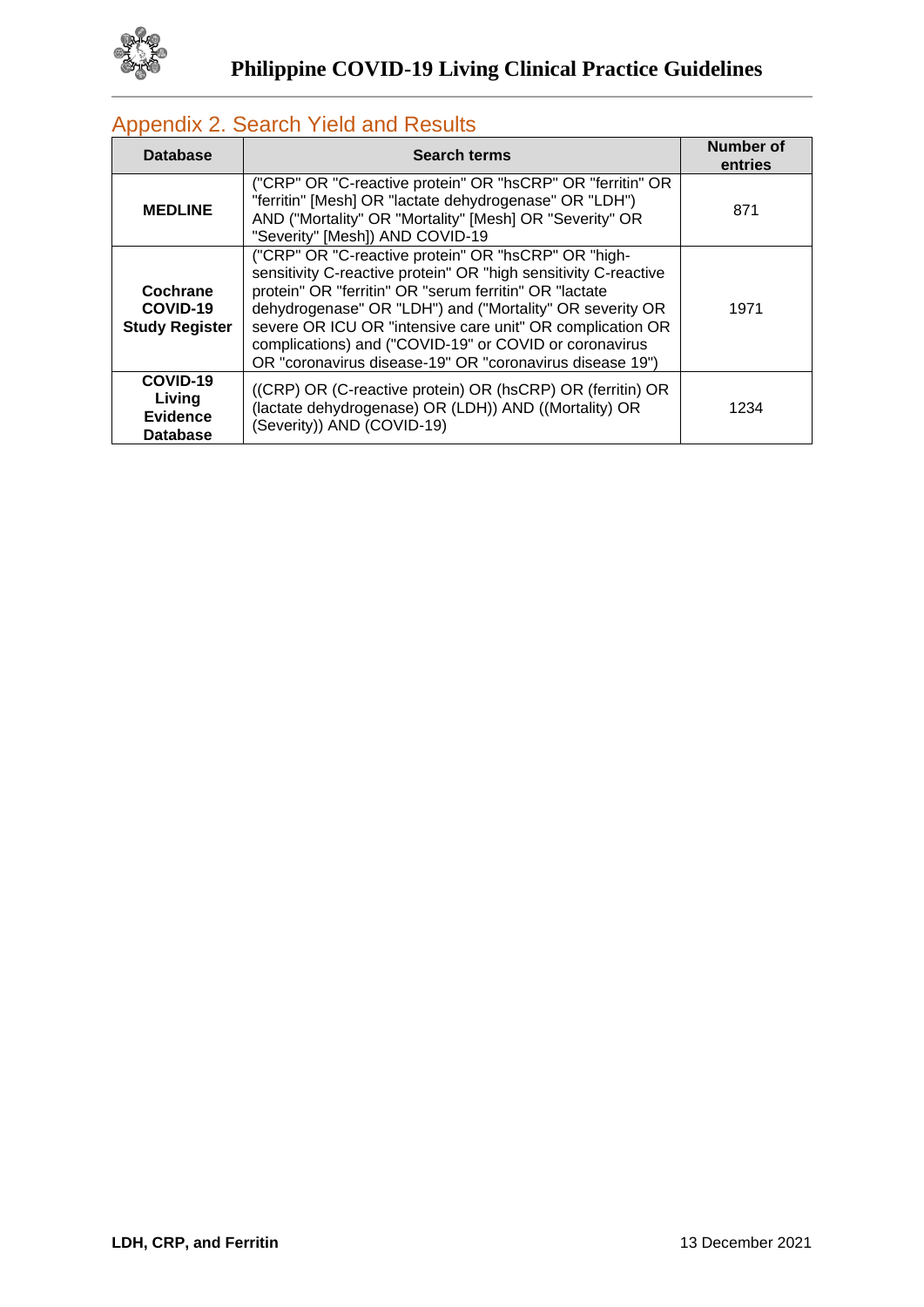

| <b>Study ID</b>         | <b>Patient</b><br>population              | <b>Study types</b>                                                        | <b>Studies</b><br>(sample<br>size) | <b>Biomarker</b><br>(cut-off if<br>stated) | <b>Outcome</b>                                    | <b>Effect</b><br>estimate <sup>b</sup> |
|-------------------------|-------------------------------------------|---------------------------------------------------------------------------|------------------------------------|--------------------------------------------|---------------------------------------------------|----------------------------------------|
| Hossein<br>Kazemi 2021  | Patients with<br>COVID-19                 | Retrospective,<br>prospective,<br>descriptive<br>observational<br>studies | 18 (2459)                          | Ferritin                                   | Severity                                          | <b>MD</b>                              |
| Katzenschlag<br>er 2021 | Patients with<br>COVID-19                 | Retrospective,<br>prospective cohort                                      | 88 (69762)                         | CRP, LDH                                   | Severity,<br>mortality                            | <b>DoM</b>                             |
| Kaushal 2021            | Adult patients<br>with COVID-19           | Retrospective,<br>prospective,<br>ambispective<br>studies                 | 163 (n/a)                          | Ferritin                                   | Severity,<br>mortality                            | <b>SMD</b>                             |
| <b>Mahat 2021</b>       | Patients with<br>COVID-19                 | Cohort, case<br>control, cross-<br>sectional studies;<br>case series      | 83 (17299)                         | CRP,<br>Ferritin                           | Severity,<br>mortality                            | <b>SMD</b>                             |
| <b>Malik 2021</b>       | Hospitalized<br>patients with<br>COVID-19 | Retrospective,<br>prospective<br>studies                                  | 32 (10491)                         | CRP, LDH                                   | Composite                                         | <b>OR</b>                              |
| <b>Melo 2021</b>        | Adult patients<br>with COVID-19           | Retrospective,<br>prospective<br>studies                                  | 40 (9833)                          | <b>CRP</b>                                 | Severity,<br>mortality                            | <b>MD</b>                              |
| <b>Shi 2021</b>         | Pediatric patients<br>with COVID-19       | Cohort studies,<br>case-control<br>studies; case<br>series                | 56 (79104)                         | <b>CRP</b>                                 | Severity,<br>progressio<br>n, mortality           | OR, WMD                                |
| <b>Wang 2021</b>        | Adult patients<br>with COVID-19           | Retrospective<br>studies, cohort<br>studies, case-<br>control studies     | 32 (7739)                          | CRP, LDH                                   | Severity,<br>mortality,<br>composite <sup>a</sup> | <b>SMD</b>                             |
| Zhang 2021              | Patients with<br>COVID-19                 | Retrospective<br>studies                                                  | 34<br>(344431)                     | CRP, LDH                                   | Progressio<br>n, mortality                        | <b>OR</b>                              |
| <b>Zhou 2021</b>        | Pediatric patients<br>with COVID-19       | Case series                                                               | 52 (203)                           | CRP, LDH                                   | Severity                                          | <b>OR</b>                              |

## Appendix 3. Characteristics of Included Studies

*Legend: DoM, difference of medians; MD, mean difference; OR, odds ratio; SMD, standardized mean difference; WMD, weighted mean difference.*

aComposite outcome (severe disease, ICU admission, mechanical ventilation, mortality)

**bAs reported by study authors**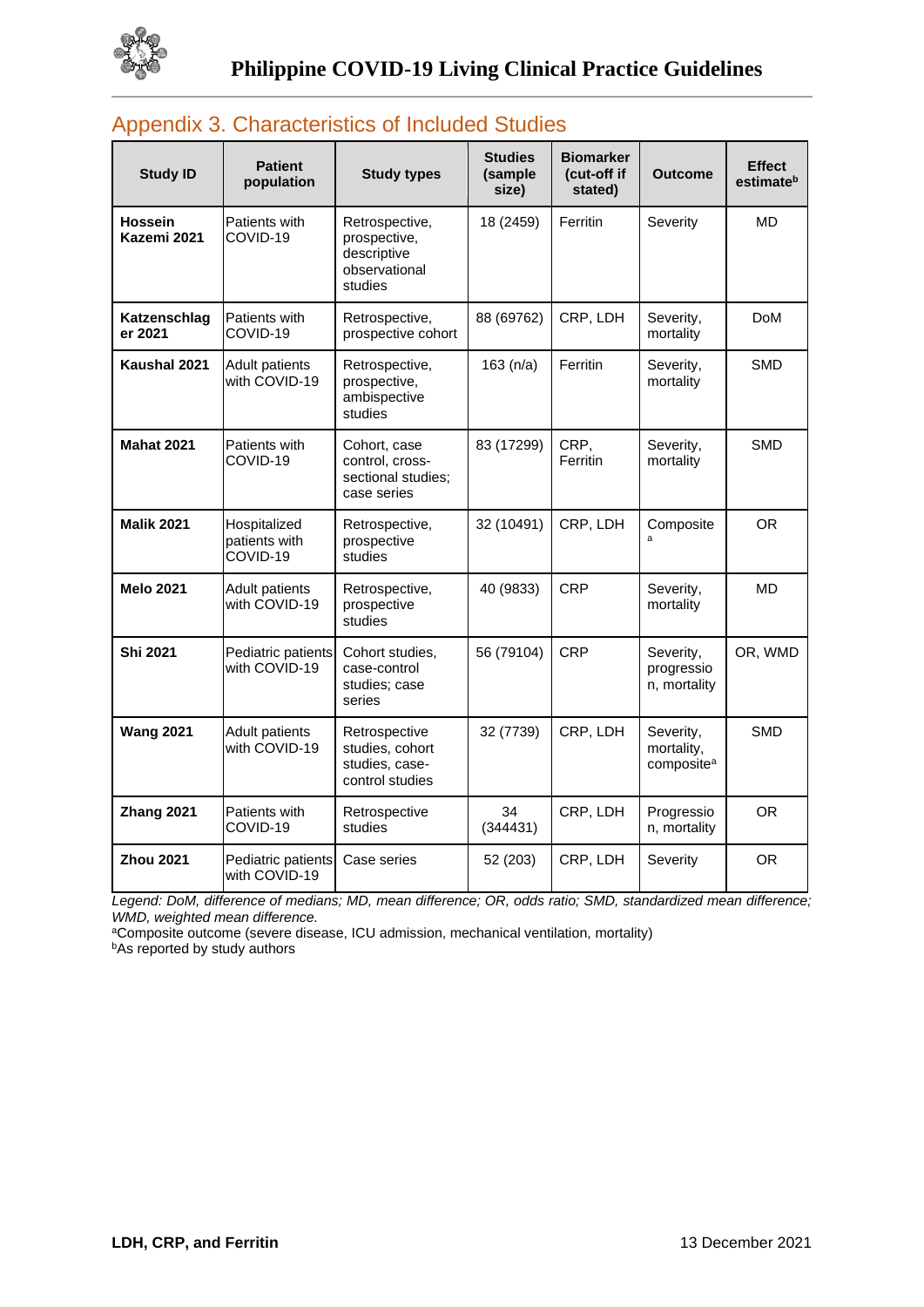

## Appendix 4. Risk of Bias Assessment

|                                                                                                                                                                                       | Hossein Kazemi Katzenschlager<br>2021                                                                                                                                                               | 2021                                                                                                                                                                                                                                                             | Kaushal 2021                                                                                                                                                                                                                                                                 | <b>Mahat 2021</b>                                                                                                             | <b>Malik 2021</b>                                                                                                                                                                                                                                 | <b>Melo 2021</b>                                                                                        | <b>Shi 2021</b>                                                                                                                                                                                                                        | <b>Wang 2021</b>                                                                                                                                                                     | Zhang 2021                                                                             | <b>Zhou 2021</b>                                                                                                                                                                             |
|---------------------------------------------------------------------------------------------------------------------------------------------------------------------------------------|-----------------------------------------------------------------------------------------------------------------------------------------------------------------------------------------------------|------------------------------------------------------------------------------------------------------------------------------------------------------------------------------------------------------------------------------------------------------------------|------------------------------------------------------------------------------------------------------------------------------------------------------------------------------------------------------------------------------------------------------------------------------|-------------------------------------------------------------------------------------------------------------------------------|---------------------------------------------------------------------------------------------------------------------------------------------------------------------------------------------------------------------------------------------------|---------------------------------------------------------------------------------------------------------|----------------------------------------------------------------------------------------------------------------------------------------------------------------------------------------------------------------------------------------|--------------------------------------------------------------------------------------------------------------------------------------------------------------------------------------|----------------------------------------------------------------------------------------|----------------------------------------------------------------------------------------------------------------------------------------------------------------------------------------------|
| <b>I. APPRAISING DIRECTNESS</b>                                                                                                                                                       |                                                                                                                                                                                                     |                                                                                                                                                                                                                                                                  |                                                                                                                                                                                                                                                                              |                                                                                                                               |                                                                                                                                                                                                                                                   |                                                                                                         |                                                                                                                                                                                                                                        |                                                                                                                                                                                      |                                                                                        |                                                                                                                                                                                              |
| Did the study provide   P - Patients with<br>a direct enough<br>answer to your<br>clinical question in<br>terms of patients (P),<br>exposure/interventio<br>n (E) and outcome<br>(O)? | COVID-19<br>E - HLH score<br>parameters<br>(hemoglobin,<br>WBC, neutrophils, treatment<br>lymphocytes,<br>platelets, AST,<br>ferritin, fibrinogen, values (WBC,<br>fever)<br>O - Severe<br>COVID-19 | P - Patients with P - Adult<br>COVID-19<br>E - COVID-19<br>symptoms,<br>comorbidities,<br>regimens,<br>laboratory<br>neutrophils,<br>lymphocytes, D-<br>dimer, CRP,<br>LDH, troponin I)<br>O -<br>Hospitalization,<br>intubation, ICU<br>admission,<br>mortality | patients with<br>COVID-19<br>E - Serum ferritin confirmed<br>level<br>O - RT-PCR<br>positive COVID-<br>19,<br>severe/critical<br>disease.<br>mortality, ICU<br>admission,<br>mechanical<br>ventilation,<br>liver/heart/kidney<br>involvement,<br>thrombotic<br>complications | P - Patients<br>with<br>laboratory-<br>COVID-19<br>$E -$<br>Inflammatory<br>biomarkers<br>O - Severe<br>disease,<br>mortality | IP -<br>Hospitalized<br>patients with<br>COVID-19<br>E -<br>Inflammatory<br>biomarkers<br>О -<br>Composite of mortality<br>poor<br>outcomes<br>(ICU<br>admission,<br>O2St <90%,<br>mechanical<br>ventilation,<br>severe<br>disease.<br>mortality) | P - Adult<br>patients with<br>COVID-19<br>$E -$<br>Inflammatory<br>biomarkers<br>O - Severe<br>disease. | P - Pediatric<br>patients with<br>COVID-19<br>E - Age, sex,<br>comorbidities,<br>symptoms,<br>laboratory<br>findings<br>O - Mortality,<br>ICU<br>admission,<br>respiratory<br>support,<br>progression to<br>severe/critical<br>disease | P - Adult<br>patients with<br>COVID-19<br>$E - CRP$ , LDH, $E - CRP$<br>serum amyloid O -<br>O - Poor<br>outcome<br>(severe<br>disease.<br>mortality, need<br>for ICU care,<br>ARDS) | P - Patients<br>with COVID-<br>19<br>Progression to<br>severe<br>disease.<br>mortality | <b>IP</b> - Pediatric<br>patients with<br>COVID-19<br>E - Age, sex,<br>comorbidities,<br>symptoms,<br>chest<br>radiography<br>features.<br>laboratory<br>biomarkers<br>O - Severe<br>disease |
| <b>II. APPRAISING VALIDITY</b>                                                                                                                                                        |                                                                                                                                                                                                     |                                                                                                                                                                                                                                                                  |                                                                                                                                                                                                                                                                              |                                                                                                                               |                                                                                                                                                                                                                                                   |                                                                                                         |                                                                                                                                                                                                                                        |                                                                                                                                                                                      |                                                                                        |                                                                                                                                                                                              |
| Did exposure<br>precede outcome in<br>the study?                                                                                                                                      | Yes                                                                                                                                                                                                 | Yes                                                                                                                                                                                                                                                              | Yes                                                                                                                                                                                                                                                                          | Yes                                                                                                                           | Yes                                                                                                                                                                                                                                               | Yes                                                                                                     | Yes                                                                                                                                                                                                                                    | Yes                                                                                                                                                                                  | Yes                                                                                    | Yes                                                                                                                                                                                          |
| Were the patient<br>groups being<br>compared sufficiently using random<br>similar with respect<br>to baseline<br>characteristics? If<br>not, were statistical<br>adjustments made?    | No:<br>Meta-regression<br>effects model                                                                                                                                                             | No;<br>Meta-regression<br>with random-<br>effects model<br>(Quantile<br>Estimation<br>approach)                                                                                                                                                                  | No:<br>Univariate meta-<br>regression for<br>categories with<br>>10 studies or<br>with high<br>heterogeneity                                                                                                                                                                 | No;<br>Random/fixed-<br>effects meta-<br>regression                                                                           | No;<br>Meta-<br>regression<br>using<br>random<br>effects model                                                                                                                                                                                    | No;<br>Meta-<br>regression<br>using random<br>effects model                                             | Not stated;<br>Random/fixed-<br>effects meta-<br>regression                                                                                                                                                                            | No;<br>Random/fixed-<br>effects meta-<br>regression                                                                                                                                  | No;<br>Random/fixed<br>effects meta-<br>regression                                     | No;<br>Logistic<br>regression<br>analysis                                                                                                                                                    |
| Were unbiased<br>criteria used to<br>determine exposure<br>in all patients?                                                                                                           | Yes                                                                                                                                                                                                 | Yes                                                                                                                                                                                                                                                              | Yes                                                                                                                                                                                                                                                                          | Yes                                                                                                                           | Yes                                                                                                                                                                                                                                               | Yes                                                                                                     | Yes                                                                                                                                                                                                                                    | Yes                                                                                                                                                                                  | Yes                                                                                    | Yes                                                                                                                                                                                          |
| Were unbiased<br>criteria used to<br>detect outcome in all<br>patients?                                                                                                               | Yes                                                                                                                                                                                                 | $\overline{Yes}$                                                                                                                                                                                                                                                 | $\overline{Yes}$                                                                                                                                                                                                                                                             | $\overline{Yes}$                                                                                                              | Yes                                                                                                                                                                                                                                               | Yes                                                                                                     | $\overline{Y}$ es                                                                                                                                                                                                                      | Yes                                                                                                                                                                                  | Yes                                                                                    | Yes                                                                                                                                                                                          |
| Was follow-up rate<br>adequate?                                                                                                                                                       | Not stated                                                                                                                                                                                          | Not stated                                                                                                                                                                                                                                                       | Not stated                                                                                                                                                                                                                                                                   | Not stated                                                                                                                    | Not stated                                                                                                                                                                                                                                        | Not stated                                                                                              | Not stated                                                                                                                                                                                                                             | Not stated                                                                                                                                                                           | Not stated                                                                             | Not stated                                                                                                                                                                                   |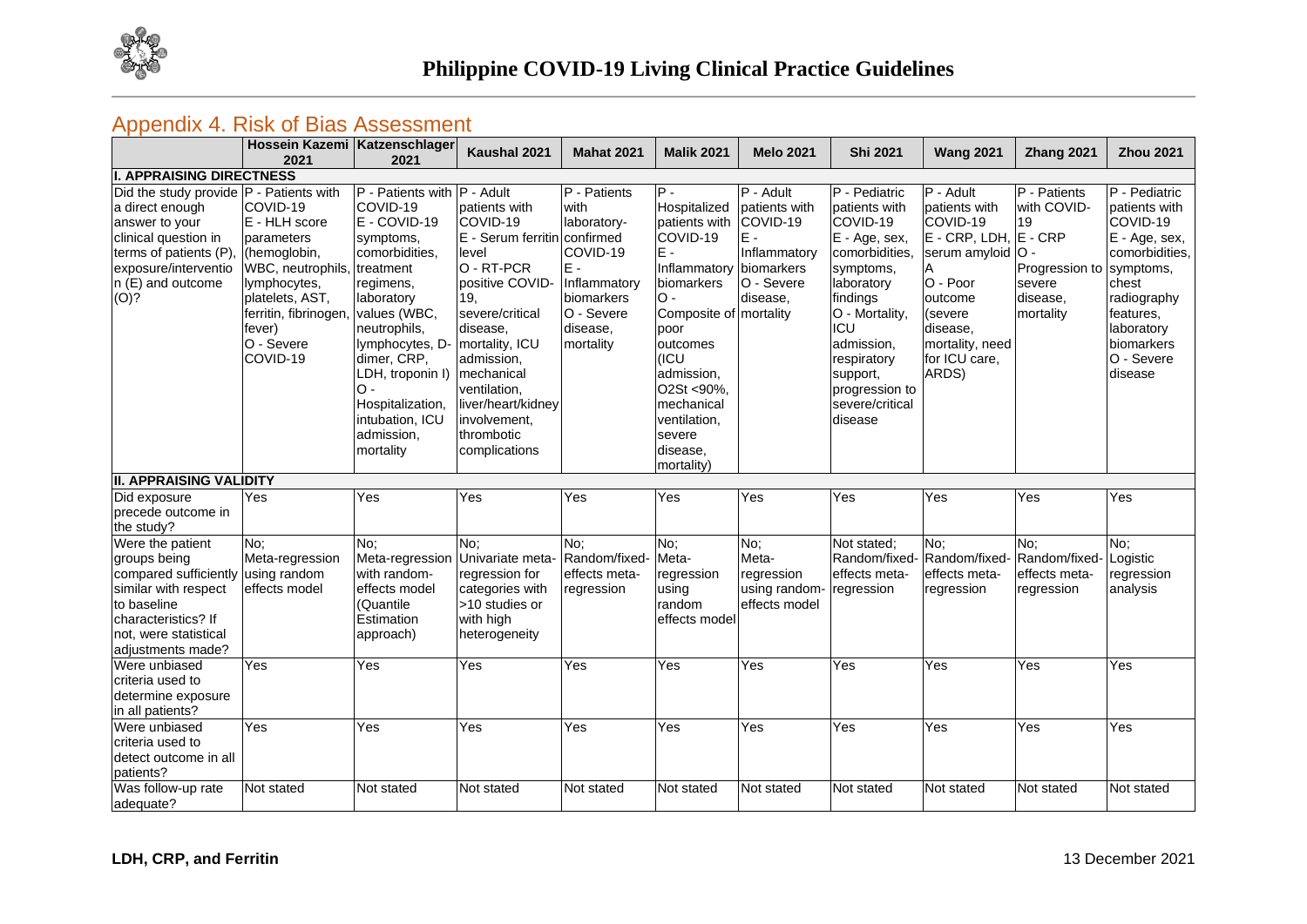

|                                                                                                                                                                           | 2021                                  | Hossein Kazemi Katzenschlager<br>2021                                                                                                                                        | Kaushal 2021                                                                                                                                                                                                                     | <b>Mahat 2021</b>                                                                                                                                                              | <b>Malik 2021</b>                                                                                  | <b>Melo 2021</b>                                                                                                                                                                                                                                                                         | <b>Shi 2021</b>                                                                                                                                                                                                                                                                                                                                                                                              | <b>Wang 2021</b>                                                                                                                                                                                                                                                                                                                                                                                                                                                      | Zhang 2021                                                                                                                                                                                                                                                                         | <b>Zhou 2021</b>                       |
|---------------------------------------------------------------------------------------------------------------------------------------------------------------------------|---------------------------------------|------------------------------------------------------------------------------------------------------------------------------------------------------------------------------|----------------------------------------------------------------------------------------------------------------------------------------------------------------------------------------------------------------------------------|--------------------------------------------------------------------------------------------------------------------------------------------------------------------------------|----------------------------------------------------------------------------------------------------|------------------------------------------------------------------------------------------------------------------------------------------------------------------------------------------------------------------------------------------------------------------------------------------|--------------------------------------------------------------------------------------------------------------------------------------------------------------------------------------------------------------------------------------------------------------------------------------------------------------------------------------------------------------------------------------------------------------|-----------------------------------------------------------------------------------------------------------------------------------------------------------------------------------------------------------------------------------------------------------------------------------------------------------------------------------------------------------------------------------------------------------------------------------------------------------------------|------------------------------------------------------------------------------------------------------------------------------------------------------------------------------------------------------------------------------------------------------------------------------------|----------------------------------------|
| <b>III. APPRAISING RESULTS</b>                                                                                                                                            |                                       |                                                                                                                                                                              |                                                                                                                                                                                                                                  |                                                                                                                                                                                |                                                                                                    |                                                                                                                                                                                                                                                                                          |                                                                                                                                                                                                                                                                                                                                                                                                              |                                                                                                                                                                                                                                                                                                                                                                                                                                                                       |                                                                                                                                                                                                                                                                                    |                                        |
| 1. How strong is the<br>association between MD 437.25<br>exposure and<br>outcome?<br>2. How precise is the<br>estimate of the risk?<br><b>IV. ASSESSING APPLICABILITY</b> | Ferritin (ng/mL):<br>(100.37, 774.13) | ICU admission:<br>CRP - DoM<br>56.41 (39.8,<br>73.02)<br>LDH - DoM<br>140.4 (81.04,<br>199.6)<br>Mortality:<br>CRP - 69.1<br>(50.43, 87.77)<br>LDH - 189.49<br>(155, 223.98) | Severe/critical<br>disease: SMD<br>0.882 (0.738,<br>1.026)<br>Mortality: SMD<br>0.734 (0.530,<br>0.938)<br>ICU admission:<br>SMD 0.674<br>(0.515, 0.833)<br>Mechanical<br>ventilation: SMD 1.18 (0.80,<br>0.430(0.258,<br>0.602) | Severe<br>disease:<br>CRP - SMD<br>1.14(0.97,<br>(1.32)<br>Ferritin - SMD<br>0.71(0.60,<br>(0.81)<br>Mortality:<br>CRP - SMD<br>1.55)<br>Ferritin - SMD<br>0.95(0.74,<br>1.17) | CRP > 10<br>mg/L: OR<br>3.97 (2.89,<br>5.45)<br>LDH > 250<br>U/L: OR 5.48 LDH - MD<br>(3.89, 7.71) | Severe<br>disease:<br>CRP - MD<br>53.54 (39.79,<br>67.29)<br>153.58 (87.09<br>220.08)<br>Ferritin - MD<br>654.4 (383.48,<br>925.33)<br>Mortality:<br>CRP - MD<br>58.48 (43.45,<br>73.61)<br>LDH - MD<br>230.99<br>(192.29,<br>269.70)<br>Ferritin - MD<br>853.43<br>(601.20,<br>1105.67) | Mortality:<br>CRP: WMD -<br>8.89 (-59.98,<br>42.20)<br><b>ICU</b><br>admission:<br>CRP > 10<br>mg/dL: OR<br>8.00 (1.60,<br>39.97)<br>CRP: WMD<br>60.04 (23.83,<br>96.26)<br>Respiratory<br>support:<br><b>CRP: WMD</b><br>18.20 (7.31,<br>29.09)<br>Progression to Composite<br>severe/critical<br>disease:<br>$CRP \geq 80$<br>mg/L: OR 11.0 Severe<br>(4.37, 31.37)<br>CRP: WMD<br>33.29 (11.25,<br>55.33) | CRP:<br>Composite<br>poor outcome:<br><b>SMD 0.98</b><br>(0.85, 1.11)<br>Severe<br>disease: SMD<br>0.94(0.78,<br>1.11)<br>Mortality: SMD progression:<br>0.84(0.64,<br>1.05<br>Need for ICU<br>care: SMD<br>1.50(1.30,<br>1.69)<br><b>ARDS: SMD</b><br>0.78(0.20,<br>1.36)<br>LDH:<br>poor outcome:<br>SMD 1.18<br>(1.00, 1.36)<br>disease: SMD<br>1.05 (0.81,<br>1.29<br>Mortality: SMD<br>1.22 (0.94,<br>1.51)<br>Need for ICU<br>care: SMD<br>1.56 (1.02,<br>2.10) | CRP<br>progression:<br>OR 5.57 (4.41, 3.84)<br>7.04)<br>CRP mortality: $(0.92 - 4.51)$<br>OR 2.48 (1.37,<br>4.50)<br>LDH<br>OR 4.12 (2.88,<br>5.90<br>LDH mortality:<br>OR 5.23 (0.91,<br>30.06)<br>*cut-off values<br>$=$ upper limit of<br>locally defined<br>reference<br>range | CRP: OR<br>2.17 (0.51-<br>LDH: OR 1.60 |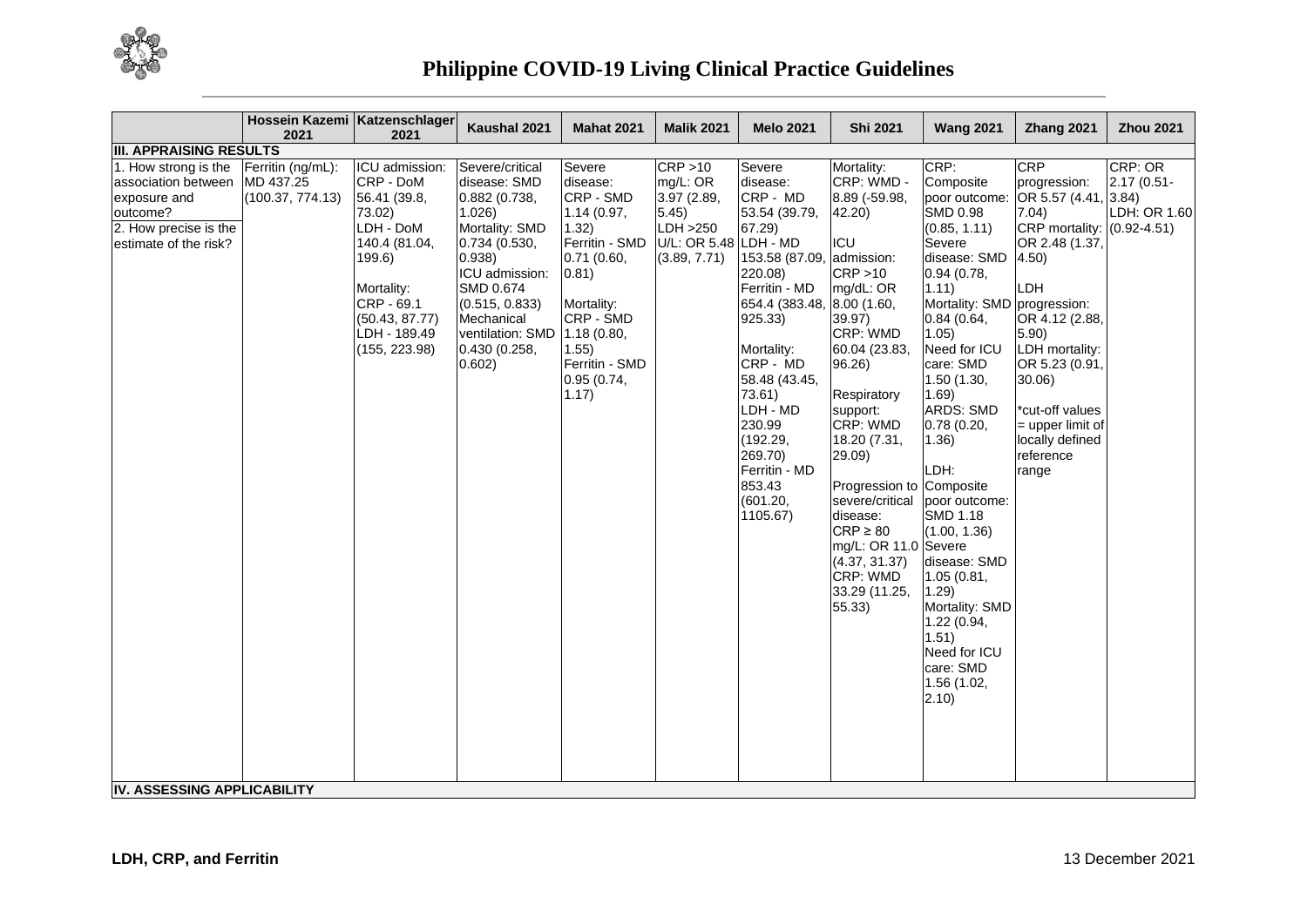

|                                                                                 | Hossein Kazemi Katzenschlager<br>2021                                                                                                             | 2021       | Kaushal 2021                                                                                                                                                                                                                                                                                                 | <b>Mahat 2021</b>        | <b>Malik 2021</b>                                                                                                     | <b>Melo 2021</b>                                                                                           | <b>Shi 2021</b>                                              | <b>Wang 2021</b> | <b>Zhang 2021</b>                                                                          | <b>Zhou 2021</b> |
|---------------------------------------------------------------------------------|---------------------------------------------------------------------------------------------------------------------------------------------------|------------|--------------------------------------------------------------------------------------------------------------------------------------------------------------------------------------------------------------------------------------------------------------------------------------------------------------|--------------------------|-----------------------------------------------------------------------------------------------------------------------|------------------------------------------------------------------------------------------------------------|--------------------------------------------------------------|------------------|--------------------------------------------------------------------------------------------|------------------|
| Are there biologic<br>issues that may<br>affect applicability of<br>treatment?  | Not stated<br>*Comorbidities<br>may affect<br>increase/decrease<br>of acute-phase<br>reactants and/or<br>risk of progression<br>to severe disease | Not stated | High<br>heterogeneity for studies from<br>studies involving China,<br>severe/critical<br>disease attriuted generalizability during<br>to differences in<br>age and<br>comorbidities;<br>High<br>heterogeneity for<br>studies involving<br>mortality<br>attriuted to<br>differences in<br>age and male<br>sex | Majority of<br>affecting | No data on<br>changing<br>levels of<br>biomarkers<br>disease<br>course,<br>which may<br>predict<br>clinical<br>course | Most studies<br>involve Asian<br>patients, which prevalence of<br>may affect<br>generalizability childhood | Males have<br>higher<br>underlying<br>diseases than<br>girls | Not stated       | All included<br>studies<br>involving CRP<br>and LDH were<br>done on<br>Chinese<br>patients | Not stated       |
| Are there socio-<br>economic issues<br>affecting applicability<br>of treatment? | Not stated<br>*Socioeconomic<br>status may affect<br>progression to<br>severe disease                                                             | Not stated | None stated                                                                                                                                                                                                                                                                                                  | None stated              | None stated                                                                                                           | None stated                                                                                                | None stated                                                  | Not stated       | None stated                                                                                | Not stated       |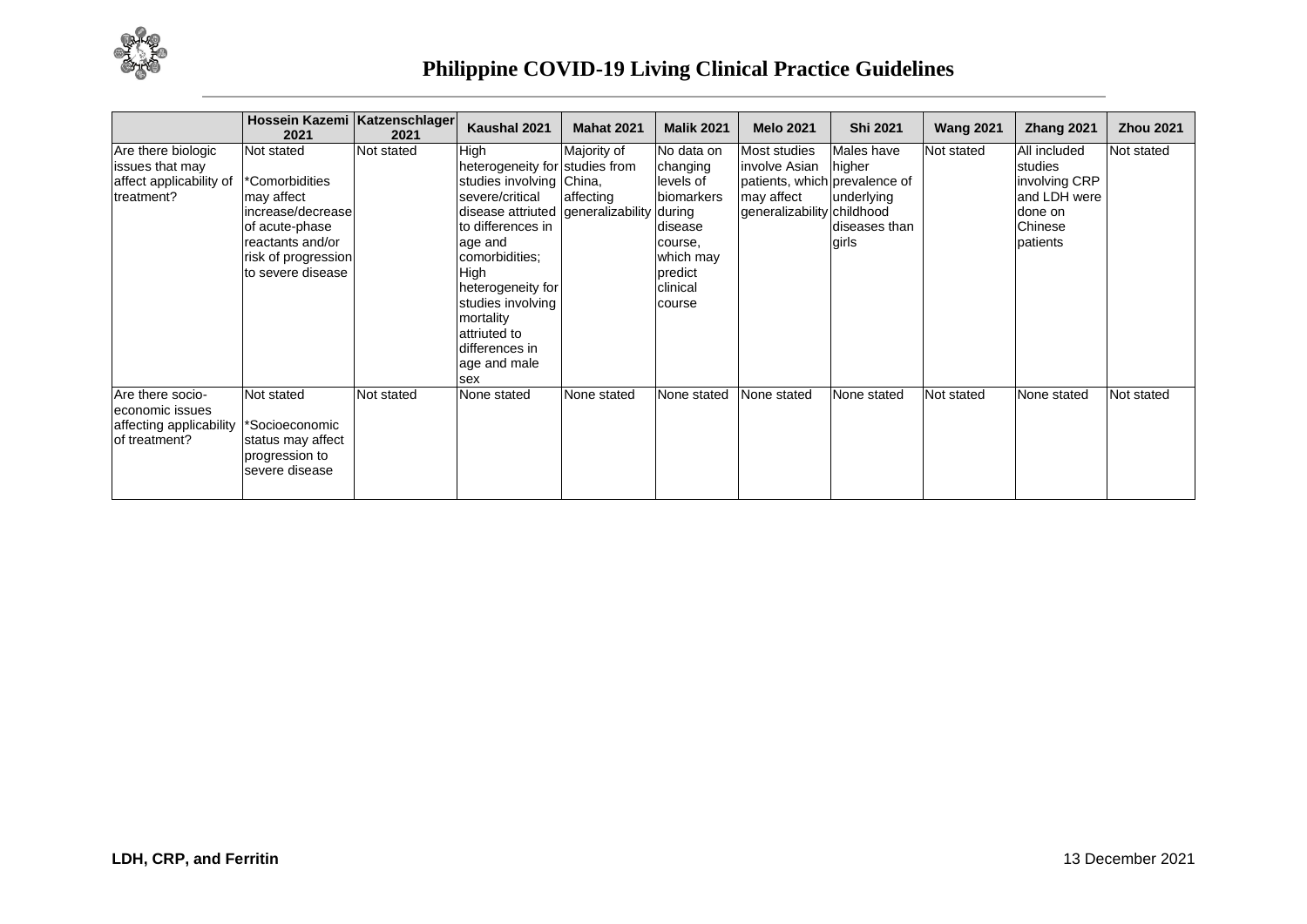

## Appendix 5. Summary of Findings

**Table 1.** Association of CRP, ferritin, and LDH with mortality.

| <b>Biomarker</b>                    | <b>Meta-analysis</b><br>Number of studies<br>(sample size) | <b>Population age group</b> | <b>Biomarker cut-off</b><br>(mg/L)                | <b>Effect Estimate<sup>a</sup></b> | 95% CI                          | <b>Heterogeneity</b><br>$(I^2, %)$ | Interpretation<br>(Significant?<br>Yes/No) |
|-------------------------------------|------------------------------------------------------------|-----------------------------|---------------------------------------------------|------------------------------------|---------------------------------|------------------------------------|--------------------------------------------|
| <b>CRP</b> and<br>mortality         | Katzenschlager 2021<br>34 studies                          | Not stated                  | None                                              | DoM 56.41 (39.8, 73.02)            |                                 | 95.99%                             | Yes                                        |
|                                     | <b>Mahat 2021</b><br>19 studies (n=4318)                   | Not stated                  | None                                              | SMD 1.18 (0.80, 1.55)              |                                 | 94%                                | Yes                                        |
|                                     | <b>Melo 2021</b><br>15 studies (n=3755)                    | <b>Adults</b>               | None                                              | MD 17.93 (11.89, 23.98)            |                                 | 99%                                | Yes                                        |
|                                     | Shi 2021<br>2 studies (n=72)                               | Pediatric patients          | None                                              |                                    | 0%<br>WMD -8.89 (-59.98, 42.20) |                                    | <b>No</b>                                  |
|                                     | <b>Wang 2021</b><br>10 studies (n=3035)                    | <b>Adults</b>               | None                                              | SMD 0.84 (0.64, 1.05)              |                                 | Not stated                         | Yes                                        |
|                                     | Zhang 2021<br>4 studies (n=1855)                           | Not stated                  | Upper limit of locally-defined<br>reference range | OR 2.48 (1.37, 4.50)               |                                 | 73%                                | Yes                                        |
| <b>FERRITIN</b><br>and<br>mortality | Kaushal 2021<br>57 studies                                 | <b>Adults</b>               | None                                              | SMD 0.734 (0.530, 0.938)           |                                 | 97.29%                             | Yes                                        |
|                                     | <b>Mahat 2021</b><br>11 studies (n=2554)                   | Not stated                  | None                                              | SMD 0.95 (0.74-1.17)               |                                 | 76%                                | Yes                                        |
|                                     | <b>Melo 2021</b><br>9 studies (n=2088)                     | Not stated                  | None                                              | MD 853.43 (601.20, 1105.67)        |                                 | 94%                                | Yes                                        |
| <b>LDH</b> and<br>mortality         | Katzenschlager 2021<br>23 studies                          | Not stated                  | None                                              | DoM 189.49 (155, 223.98)           |                                 | 75.03%                             | Yes                                        |
|                                     | <b>Melo 2021</b><br>10 studies (n=2622)                    | <b>Adults</b>               | None                                              | MD 230.99 (192.29, 269.70)         |                                 | 96%                                | Yes                                        |
|                                     | <b>Wang 2021</b><br>12 studies (n=4000)                    | <b>Adults</b>               | None                                              | SMD 1.22 (0.94, 1.51)              |                                 | Not stated                         | Yes                                        |
|                                     | Zhang 2021<br>4 studies (n=1791)                           | Not stated                  | Upper limit of locally-defined<br>reference range | OR 5.23 (0.91, 30.06)              |                                 | 85%                                | <b>No</b>                                  |

a Effect estimates as reported by study authors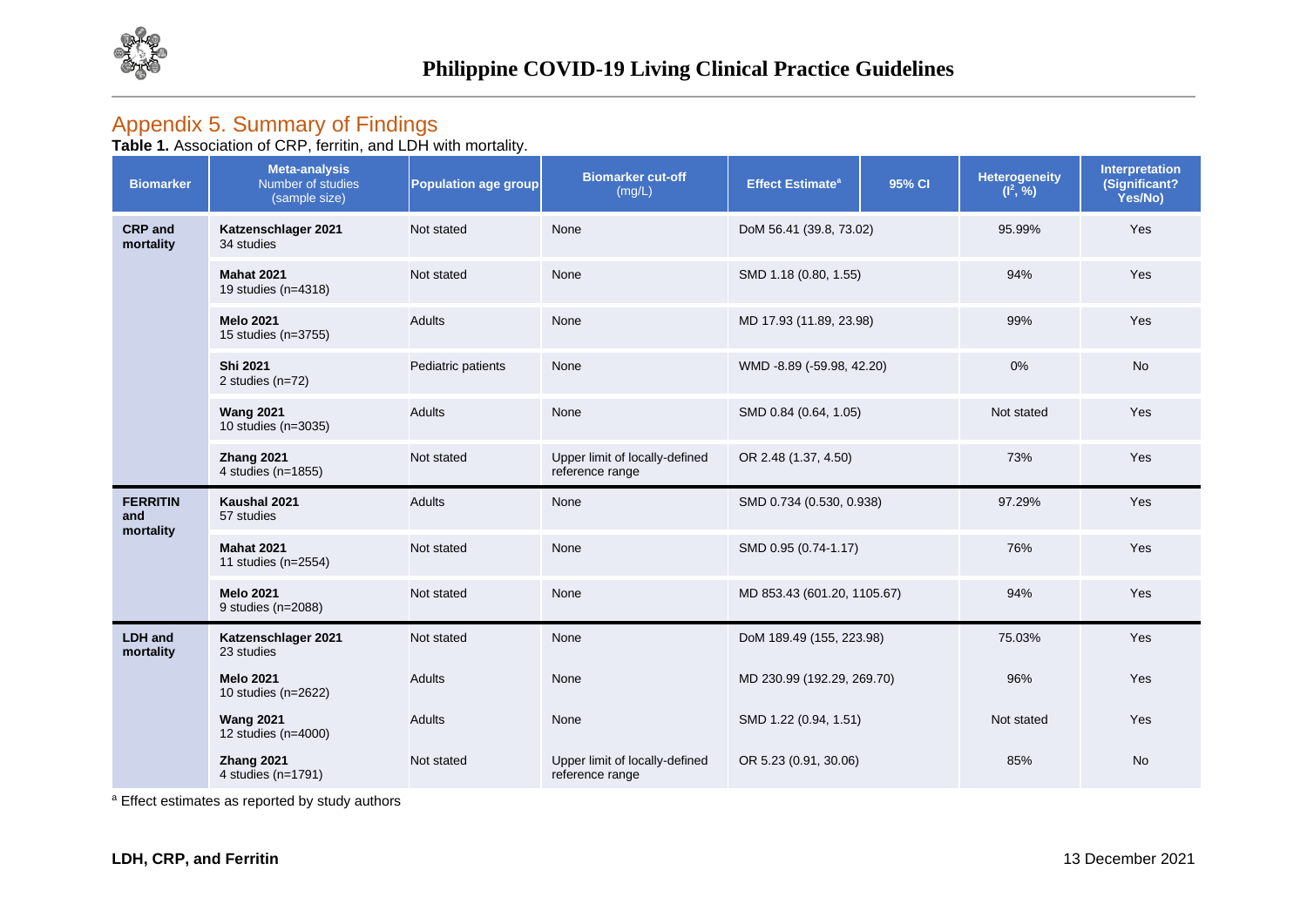

### **Table 2.** Association of CRP, ferritin, and LDH with severe disease.

| <b>Biomarker</b>                         | <b>Meta-analysis</b><br>Number of studies<br>(sample size) | Population age group | <b>Biomarker cut-off</b><br>(mg/L) | <b>Effect Estimate<sup>a</sup></b> | 95% CI                | <b>Heterogeneity</b><br>$(l^2, %)$ | Interpretation<br>(Significant?<br>Yes/No) |
|------------------------------------------|------------------------------------------------------------|----------------------|------------------------------------|------------------------------------|-----------------------|------------------------------------|--------------------------------------------|
| <b>CRP</b> and<br>severe<br>disease      | <b>Mahat 2021</b><br>44 studies (n=7898)                   | Not stated           | None                               | SMD 1.14 (0.97, 1.32)              |                       | 90%                                | <b>Yes</b>                                 |
|                                          | <b>Melo 2021</b><br>14 studies (n=4138)                    | <b>Adults</b>        | None                               | MD 53.54 (39.79, 67.29)            |                       | 97%                                | <b>Yes</b>                                 |
|                                          | <b>Wang 2021</b><br>11 studies (n=1909)                    | Adults               | None                               | SMD 0.94 (0.78, 1.11)              |                       | Not stated                         | Yes                                        |
|                                          | <b>Zhou 2021</b><br>52 studies (n=203)                     | Pediatric patients   | Not stated                         | OR 2.17 (0.51, 3.84)               |                       | Not stated                         |                                            |
| <b>FERRITIN</b><br>and severe<br>disease | Hossein Kazemi 2021<br>5 studies $(n=264)$                 | Not stated           | None                               | MD 437.25 (100.37, 774.13)         |                       | 68.20%                             | Yes                                        |
|                                          | Kaushal 2021<br>39 studies                                 | <b>Adults</b>        | None                               | SMD 0.882 (0.738, 1.626)           |                       | 85.6%                              | Yes                                        |
|                                          | <b>Mahat 2021</b><br>9 studies (n=1609)                    | Not stated           | None                               |                                    | SMD 0.71 (0.60, 0.81) |                                    | Yes                                        |
|                                          | <b>Melo 2021</b><br>6 studies (n=3470)                     | <b>Adults</b>        | None                               | MD 654.4 (353.48, 925.33)          |                       | 96%                                | <b>Yes</b>                                 |
| <b>LDH</b> and<br>severe<br>disease      | <b>Melo 2021</b><br>10 studies (n=2622)                    | <b>Adults</b>        | None                               | MD 230.99 (192.29, 269.70)         |                       | 96%                                | Yes                                        |
|                                          | <b>Wang 2021</b><br>12 studies (n=4000)                    | <b>Adults</b>        | None                               | SMD 1.22 (0.94, 1.51)              |                       | Not stated                         | Yes                                        |
|                                          | <b>Zhou 2021</b><br>52 studies (n=203)                     | Pediatric patients   | Not stated                         | OR 1.60 (0.92, 4.51)               |                       | Not stated                         | <b>No</b>                                  |

a Effect estimates as reported by study authors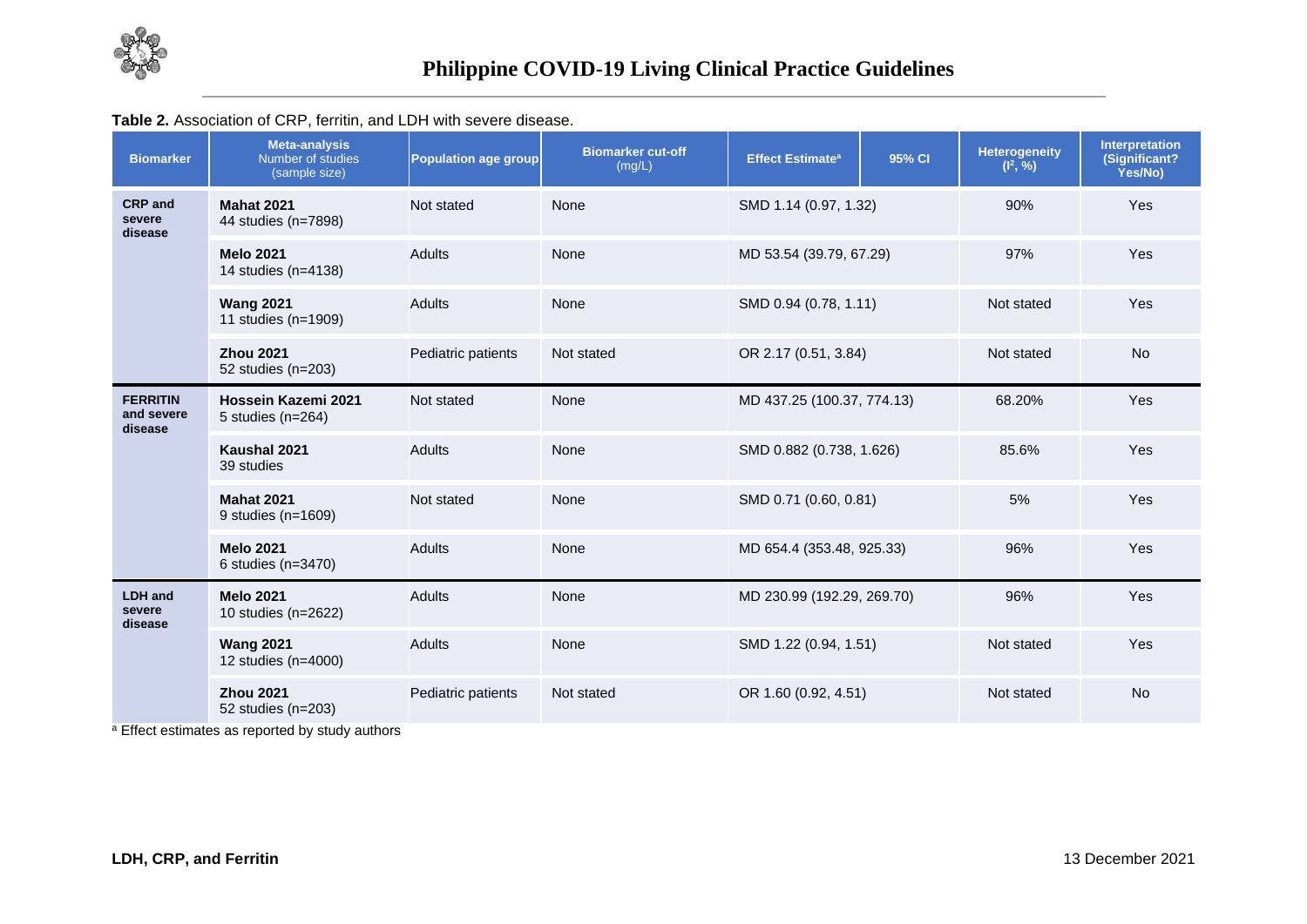

| <b>Biomarker</b>                                         | <b>Meta-analysis</b><br>Number of studies<br>(sample size) | <b>Population age group</b> | <b>Biomarker cut-off</b><br>(mg/L)   | <b>Effect Estimate<sup>a</sup></b> | 95% CI | <b>Heterogeneity</b><br>$(l^2, %)$ | <b>Interpretation</b><br>(Significant?<br>Yes/No) |
|----------------------------------------------------------|------------------------------------------------------------|-----------------------------|--------------------------------------|------------------------------------|--------|------------------------------------|---------------------------------------------------|
| <b>CRP</b> and<br><b>ICU</b><br>admission                | Katzenschlager 2021<br>10 studies                          | Not stated                  | None                                 | DoM 56.41 (39.8, 73.02)            |        | 76.56%                             | Yes                                               |
|                                                          | Shi 2021                                                   | Pediatric patients          | $CRP > 10$ mg/dL<br>1 study $(n=54)$ | OR 8.00 (1.60, 39.97)              |        | 100%                               | Yes                                               |
|                                                          |                                                            |                             | None<br>6 studies ( $n=365$ )        | WMD 60.04 (23.82, 96.26)           |        | $38.6^{\circ}$                     | Yes                                               |
|                                                          | <b>Wang 2021</b><br>4 studies (n=802)                      | <b>Adults</b>               | None                                 | SMD 1.50 (1.30, 1.69)              |        | Not stated                         |                                                   |
| <b>CRP</b> and<br>need for<br>respiratory<br>support     | <b>Shi 2021</b><br>1 study $(n=37)$                        | Pediatric patients          | None                                 | WMD 18.20 (7.31, 29.09)            |        | 100%                               | Yes                                               |
| <b>CRP</b> and<br><b>ARDS</b>                            | <b>Wang 2021</b><br>2 studies $(n=121)$                    | <b>Adults</b>               | None                                 | SMD 0.78 (0.20, 1.36)              |        | Not stated                         | Yes                                               |
| <b>FERRITIN</b><br>and ICU<br>admission                  | Kaushal 2021<br>21 studies                                 | <b>Adults</b>               | None                                 | SMD 0.674 (0.515, 0.833)           |        | 80.32%                             | Yes                                               |
| <b>FERRITIN</b><br>and<br>mechani-<br>cal<br>ventilation | Kaushal 2021<br>8 studies                                  | <b>Adults</b>               | None                                 | SMD 0.430 (0.258, 0.602)           |        | 32.79%                             | Yes                                               |
| <b>LDH</b> and<br><b>ICU</b>                             | Katzenschlager 2021<br>23 studies                          | Not stated                  | None                                 | DoM 189.49 (155, 223.98)           |        | 75.03%                             | Yes                                               |
| admission                                                | <b>Wang 2021</b><br>3 studies $(n=762)$                    | <b>Adults</b>               | None                                 | SMD 1.56 (1.02, 2.10)              |        | Not stated                         | Yes                                               |

## **Table 3.** Association of CRP, ferritin, and LDH with ICU admission, mechanical ventilation, and ARDS.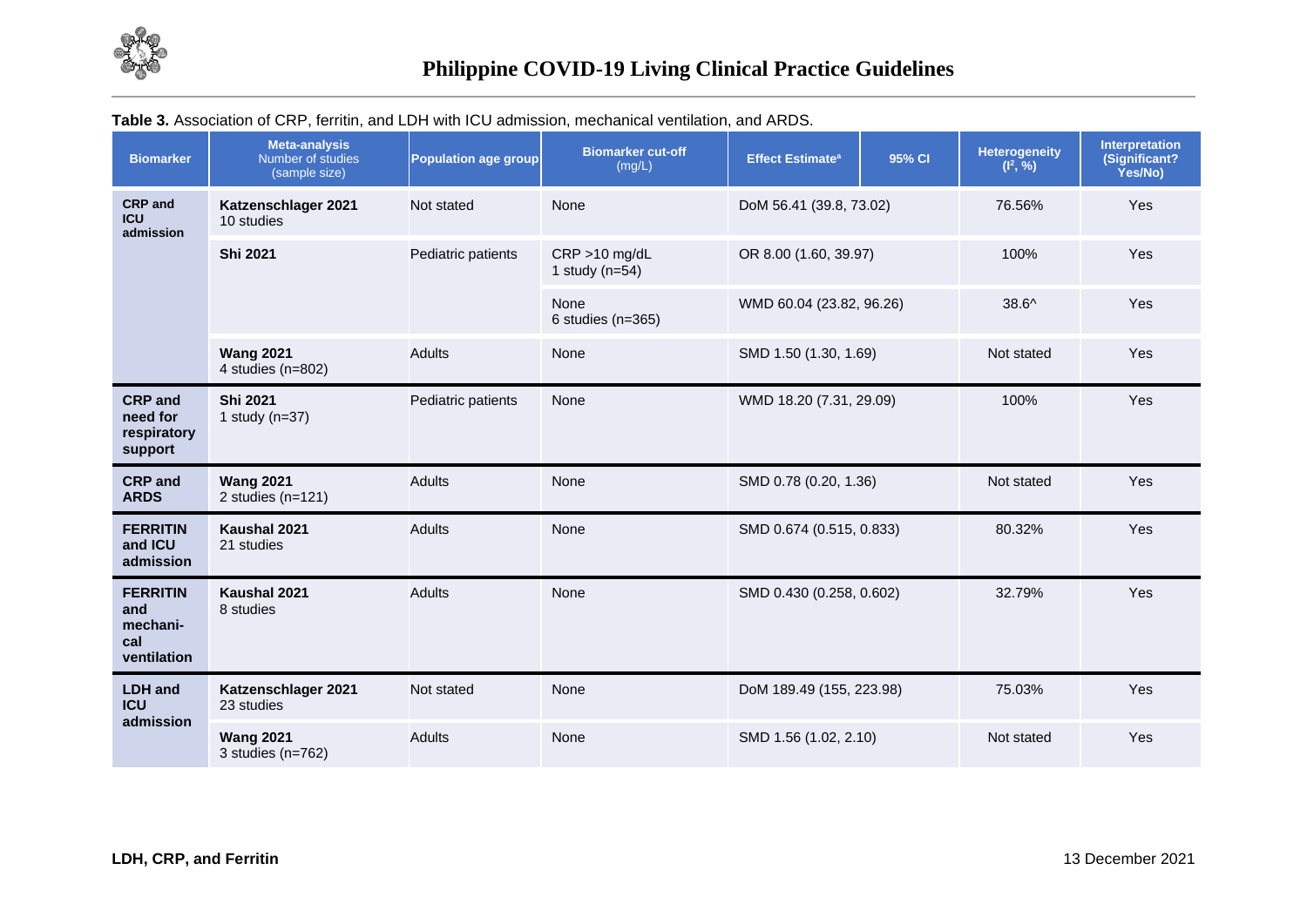

| <b>Biomarker</b>              | <b>Meta-analysis</b><br>Number of studies<br>(sample size) | <b>Population age</b><br>group | <b>Biomarker cut-off</b><br>(mg/L)                 | <b>Effect</b><br><b>Estimate<sup>a</sup></b> | 95% CI | <b>Heterogeneity</b><br>(I <sup>2</sup> ) | <b>Interpretation</b><br>(Significant?<br>Yes/No) |
|-------------------------------|------------------------------------------------------------|--------------------------------|----------------------------------------------------|----------------------------------------------|--------|-------------------------------------------|---------------------------------------------------|
| <b>CRP</b> and<br>progression | <b>Shi 2021</b>                                            | Pediatric patients             | $CRP \geq 80$ mg/dL<br>1 study (n=250)             | OR 11.0 (4.37, 31.37)                        |        | 100%                                      | Yes                                               |
|                               |                                                            |                                | None<br>5 studies $(n=347)$                        | WMD 33.29 (11.25, 55.33)                     |        | 94.3%                                     | Yes                                               |
|                               | Zhang 2021<br>5 studies (n=1565)                           | Not stated                     | Upper limit of locally-<br>defined reference range | OR 5.57 (4.41, 7.04)                         |        | 35%                                       | Yes                                               |
| <b>LDH</b> and<br>progression | Zhang 2021<br>7 studies (n=1337)                           | Not stated                     | Upper limit of locally-<br>defined reference range | OR 4.12 (2.88, 5.90)                         |        | 49%                                       | Yes                                               |

#### **Table 4.** Association of CRP, ferritin, and LDH with progression to severe disease.

### **Table 5.** Association of CRP, ferritin, and LDH with composite poor outcome.

| <b>Biomarker</b>            | <b>Meta-analysis</b><br>Number of studies<br>(sample size) | Population age<br>group | <b>Biomarker cut-off</b><br>(mg/L) | <b>Effect</b><br><b>Estimate<sup>a</sup></b> | 95% CI | <b>Heterogeneity</b><br>(1 <sup>2</sup> ) | <b>Interpretation</b><br>(Significant?<br>Yes/No) |
|-----------------------------|------------------------------------------------------------|-------------------------|------------------------------------|----------------------------------------------|--------|-------------------------------------------|---------------------------------------------------|
| <b>CRP</b> and<br>composite | <b>Malik 2021</b><br>20 studies (n=3313)                   | Not stated              | $CRP > 10$ mg/L                    | OR 3.97 (2.89, 5.45)                         |        | 52%                                       | <b>Yes</b>                                        |
| poor<br>outcome             | <b>Wang 2021</b><br>24 studies                             | <b>Adults</b>           | None                               | SMD 0.98 (0.85, 1.11)                        |        | 86.6%                                     | <b>Yes</b>                                        |
| <b>LDH</b> and<br>composite | <b>Malik 2021</b><br>20 studies (n=3313)                   | Not stated              | $LDH > 250$ U/L                    | OR 5.48 (3.89, 7.71)                         |        | 67%                                       | <b>Yes</b>                                        |
| poor<br>outcome             | <b>Wang 2021</b><br>25 studies                             | <b>Adults</b>           | None                               | SMD 1.18 (1.00, 1.36)                        |        | 85.4%                                     | <b>Yes</b>                                        |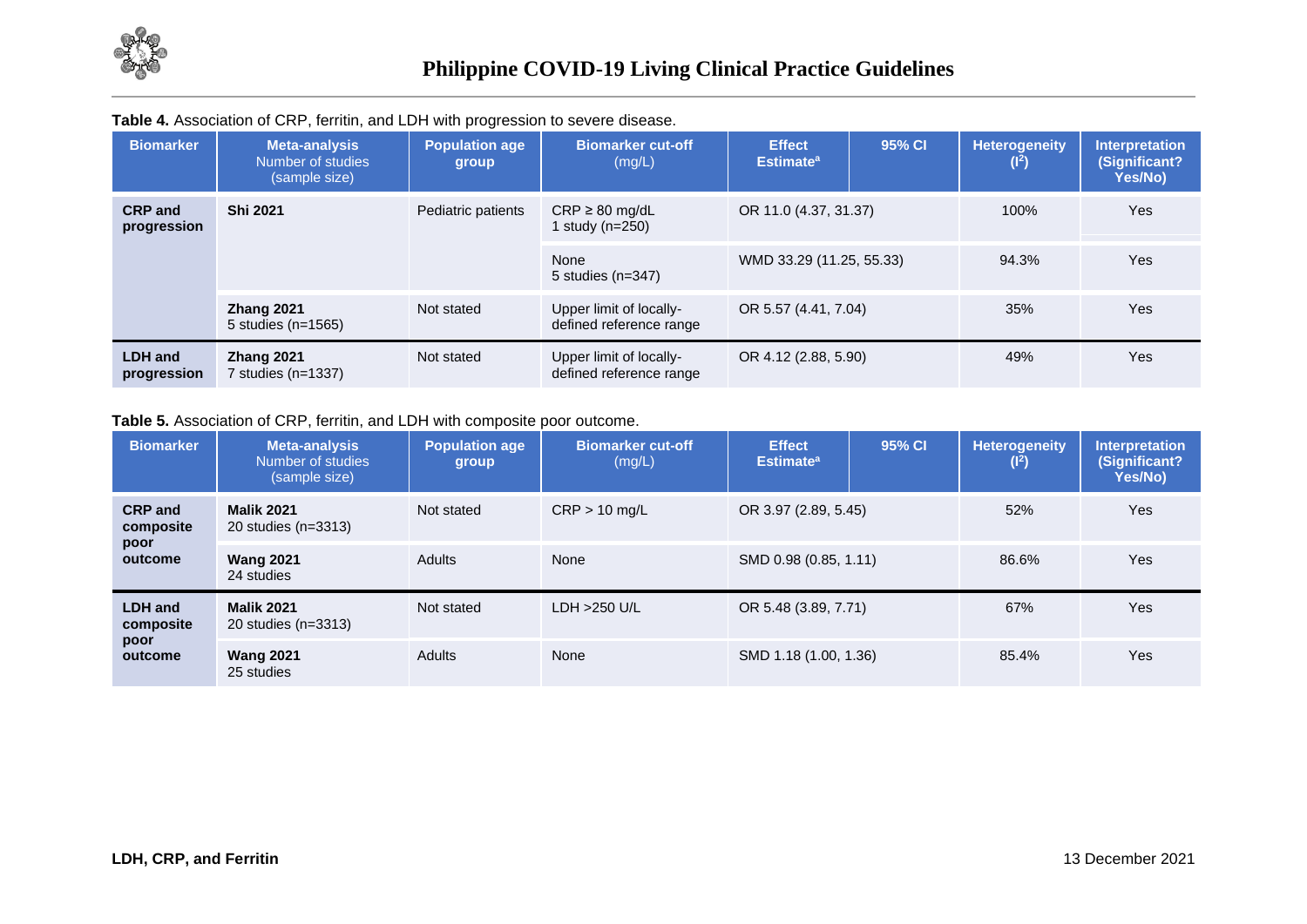

## Appendix 6. GRADE Certainty of Evidence Profile

| <b>Number</b>            |                                                       |                     |                                                                            | <b>Certainty assessment</b> |                    |                         |                                                                                                                                                                                                                                                                                                                                                                             |                                                    |                  |
|--------------------------|-------------------------------------------------------|---------------------|----------------------------------------------------------------------------|-----------------------------|--------------------|-------------------------|-----------------------------------------------------------------------------------------------------------------------------------------------------------------------------------------------------------------------------------------------------------------------------------------------------------------------------------------------------------------------------|----------------------------------------------------|------------------|
| of studies               | <b>Study design</b>                                   | <b>Risk of bias</b> | Inconsistency                                                              | <b>Indirectness</b>         | <b>Imprecision</b> | Other<br>considerations | Impact                                                                                                                                                                                                                                                                                                                                                                      | <b>Certainty</b>                                   | Importance       |
|                          | CRP >10 mg/L and poor outcome                         |                     |                                                                            |                             |                    |                         |                                                                                                                                                                                                                                                                                                                                                                             |                                                    |                  |
| 20                       | observational<br>studies                              | not serious         | serious                                                                    | not serious                 | not serious        | none                    | All included studies were graded<br>as having low (65%) and moderate<br>(35%) risk of bias using the<br>Newcastle-Ottawa Scale.<br>Heterogeneity was 52%, marked<br>by the authors as significant. Cut-<br>off values were determined based<br>on four component studies with<br>thresholds of 3, 5, 8, and 15 mg/L.                                                        | $\oplus \oplus \oplus \bigcirc$<br><b>MODERATE</b> | <b>IMPORTANT</b> |
|                          | CRP >10 mg/dL and ICU admission in pediatric patients |                     |                                                                            |                             |                    |                         |                                                                                                                                                                                                                                                                                                                                                                             |                                                    |                  |
|                          | observational<br>studies                              | serious             | serious                                                                    | not serious                 | serious            | none                    | Review authors cited the included<br>study as limited in study design.<br>Heterogeneity was 100%. The<br>included study had a less than<br>optimal information sample size<br>$(n=42)$ .                                                                                                                                                                                    | $\bigoplus$ OOO<br><b>VERY LOW</b>                 | <b>IMPORTANT</b> |
| <b>CRP</b> and mortality |                                                       |                     |                                                                            |                             |                    |                         |                                                                                                                                                                                                                                                                                                                                                                             |                                                    |                  |
| $\overline{4}$           | observational<br>studies                              | not serious         | serious                                                                    | not serious                 | not serious        | none                    | Included studies were all rated 8/9<br>on the Newcastle-Ottawa Scale,<br>indicating low risk of bias.<br>Heterogeneity of 73% was<br>considered significant. Sample<br>size (n=1855) met optimal sample<br>size requirement. Only one of the<br>included studies reported a CRP<br>cut-off (>10 mg/L). None of the<br>studies reported effects in<br>multivariate analysis. | $\oplus \oplus \oplus \bigcirc$<br><b>MODERATE</b> | <b>IMPORTANT</b> |
|                          |                                                       |                     | $CRP \geq 80$ mg/L and progression to severe disease in pediatric patients |                             |                    |                         |                                                                                                                                                                                                                                                                                                                                                                             |                                                    |                  |
|                          | observational<br>studies                              | serious             | serious                                                                    | not serious                 | serious            | none                    | Review authors cited the included<br>study as limited in study design.<br>Heterogeneity was 100%. The<br>included study had a less than<br>optimal information sample size<br>$(n=250)$ .                                                                                                                                                                                   | $\bigoplus$ OOO<br><b>VERY LOW</b>                 | <b>IMPORTANT</b> |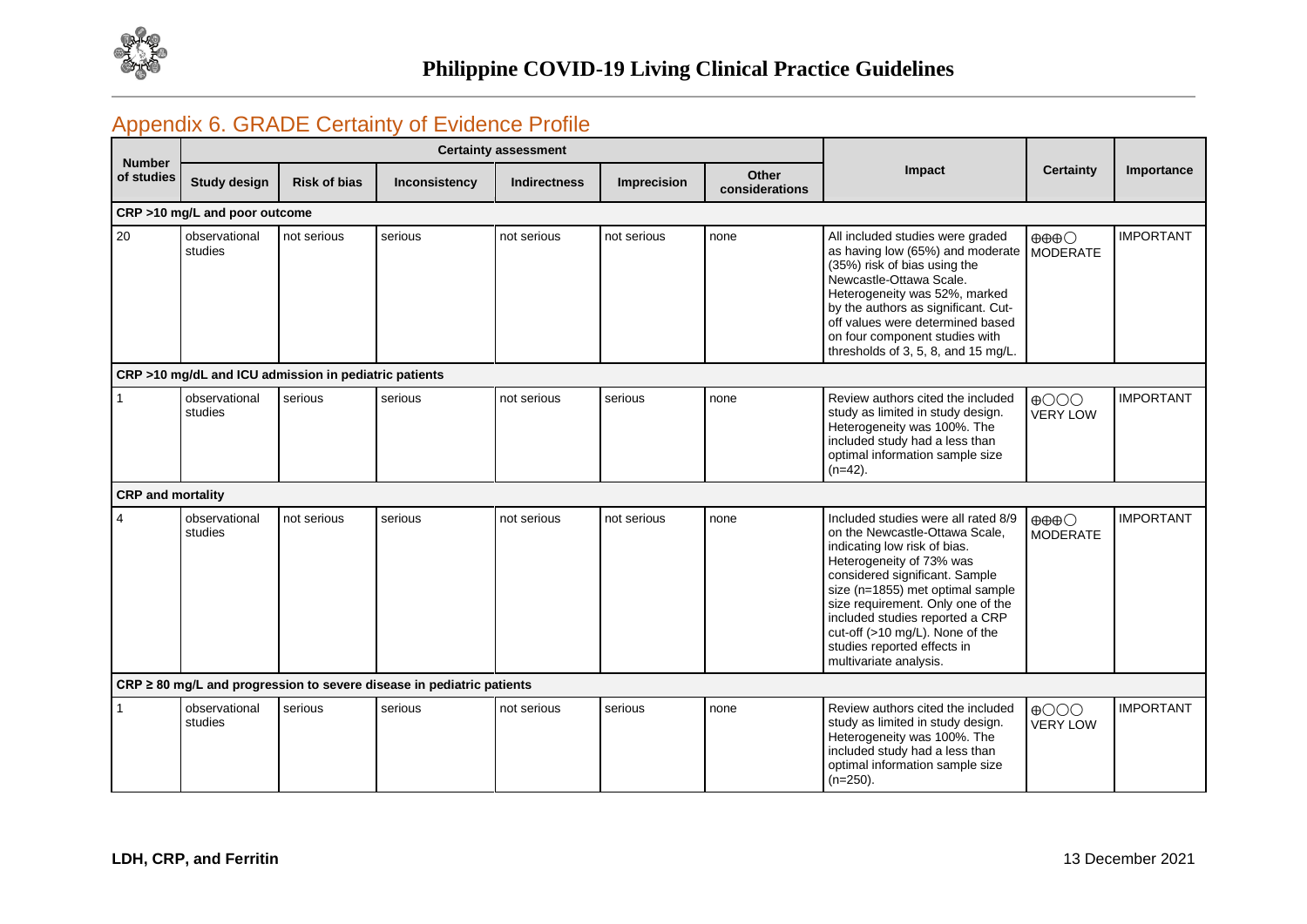

| <b>Number</b><br>of studies           |                          |                     | <b>Certainty assessment</b> |                     |             |                         |                                                                                                                                                                                                                                                                                                                                                                               |                                                    |                  |  |  |  |
|---------------------------------------|--------------------------|---------------------|-----------------------------|---------------------|-------------|-------------------------|-------------------------------------------------------------------------------------------------------------------------------------------------------------------------------------------------------------------------------------------------------------------------------------------------------------------------------------------------------------------------------|----------------------------------------------------|------------------|--|--|--|
|                                       | <b>Study design</b>      | <b>Risk of bias</b> | Inconsistency               | <b>Indirectness</b> | Imprecision | Other<br>considerations | Impact                                                                                                                                                                                                                                                                                                                                                                        | <b>Certainty</b>                                   | Importance       |  |  |  |
| LDH >250 U/L and poor outcome         |                          |                     |                             |                     |             |                         |                                                                                                                                                                                                                                                                                                                                                                               |                                                    |                  |  |  |  |
| 18                                    | observational<br>studies | not serious         | serious                     | not serious         | not serious | none                    | All included studies were graded<br>as having low (67%) and moderate<br>(33%) risk of bias using the<br>Newcastle-Ottawa Scale.<br>Heterogeneity was 67%, marked<br>by the authors as significant. Cut-<br>off values were determined based<br>on three component studies with<br>thresholds of 225, 440, and 550<br>U/L.                                                     | $\oplus \oplus \oplus \bigcirc$<br><b>MODERATE</b> | <b>IMPORTANT</b> |  |  |  |
| <b>LDH and mortality</b>              |                          |                     |                             |                     |             |                         |                                                                                                                                                                                                                                                                                                                                                                               |                                                    |                  |  |  |  |
| $\overline{4}$                        | observational<br>studies | not serious         | serious                     | not serious         | serious     | none                    | Risk of bias score of the studies<br>was 8 via NOS, indicating low risk<br>of bias. Heterogeneity was<br>significant at 85%. The CIs<br>crossed the clinical decision<br>threshold (OR 5.23, 95% CI 0.91-<br>30.06). Two of the studies<br>enumerated LDH thresholds at<br>245 and 250 U/L respectively.<br>None of the studies reported<br>effects in multivariate analysis. | $\oplus$ $\oplus$<br>LOW                           | <b>IMPORTANT</b> |  |  |  |
| LDH and progression to severe disease |                          |                     |                             |                     |             |                         |                                                                                                                                                                                                                                                                                                                                                                               |                                                    |                  |  |  |  |
| $\overline{7}$                        | observational<br>studies | not serious         | not serious                 | not serious         | not serious | none                    | Risk of bias scores of the studies<br>were 7-8 via NOS, indicating low<br>risk of bias. Heterogeneity was not<br>significant at 49%. Two studies<br>reported LDH threshold of 245<br>U/L, two studies reported 250 U/L,<br>and one reported 445 U/L. Two of<br>the studies used multivariate<br>analysis.                                                                     | $\oplus \oplus \oplus \oplus$<br><b>HIGH</b>       | <b>IMPORTANT</b> |  |  |  |